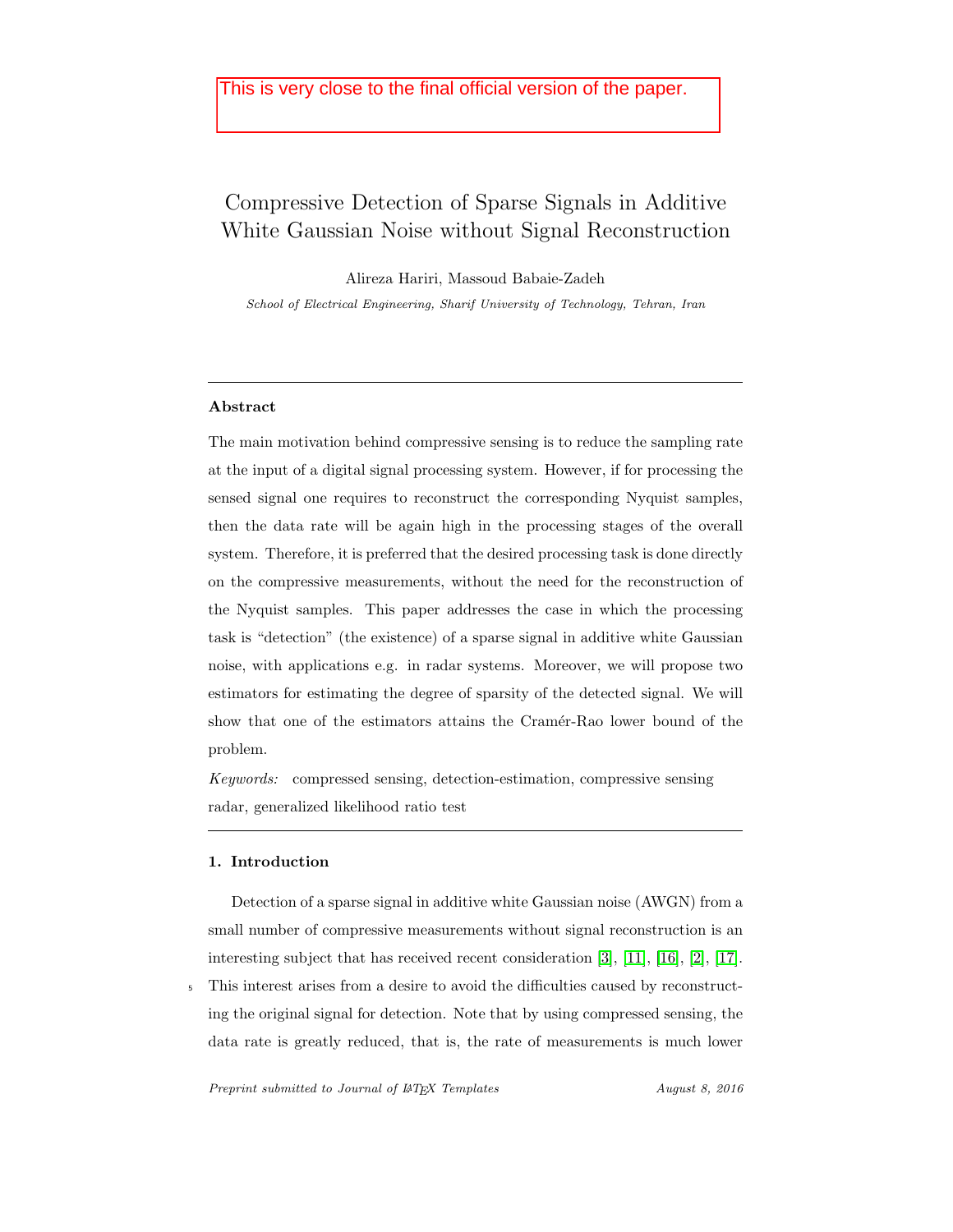than the Nyquist rate. However, if for processing the measurements, one needs to reconstruct the original signal, (i.e. reconstruct the Nyquist samples) then

- <sup>10</sup> the data rate is again very high. In other words, compressed sensing will not be very useful if the Nyquist samples are needed again to be reconstructed in some part of the system, and it is desirable to do the required process (sparse signal detection and parameter estimation) directly based on compressed measurements [\[4\]](#page-28-2).
- <sup>15</sup> To the best of our knowledge, this problem has not yet been modeled using the sparse signal as a random process with an appropriate a priori probability density function  $(PDF)$ . In [\[3\]](#page-28-0), [\[2\]](#page-28-1), [\[17\]](#page-29-2), the signal is not random and there is no specific property in the signal modeling to express its sparsity. Authors of [\[16\]](#page-29-1) exploit sparsity by performing the detection for all possible support patterns <sup>20</sup> with fixed size on average. Therefore, the degree of sparsity (or equivalently,
- the support size) must be known exactly and this is difficult in practice.

In some studies (e.g. [\[11\]](#page-29-0), [\[16\]](#page-29-1)), it is assumed that the random signal has a Gaussian PDF, which is not a suitable distribution for modeling sparsity. Here, in contrast to these works, a sparsity-enforcing a priori PDF is assumed for the <sup>25</sup> signal, and a new detection algorithm along with a sparsity degree estimation is proposed.

The paper is organized as follows. In Section [2,](#page-2-0) the problem of detecting a sparse signal in AWGN is modeled mathematically and a solution is provided for this model. In fact, by using a random model for the sparse signal and <sup>30</sup> assuming that the number of Nyquist samples is large, the distribution of the measurements vector when the signal exits, can be approximated by a Gaussian distribution. This is achieved by using the central limit theorem (CLT). Moreover, since the sparsity degree of the signal is unknown, it is needed to rely on a generalized likelihood ratio test (GLRT) approach. In Section [3,](#page-6-0) the

<sup>35</sup> relationship between the signal to noise ratio (SNR) at the input of the detector and the SNR of the presented detector statistic is studied for high input SNRs. In Section [4,](#page-6-1) the performance of the proposed estimator for the sparsity degree is investigated and it is shown that the estimator attains the Cramér-Rao lower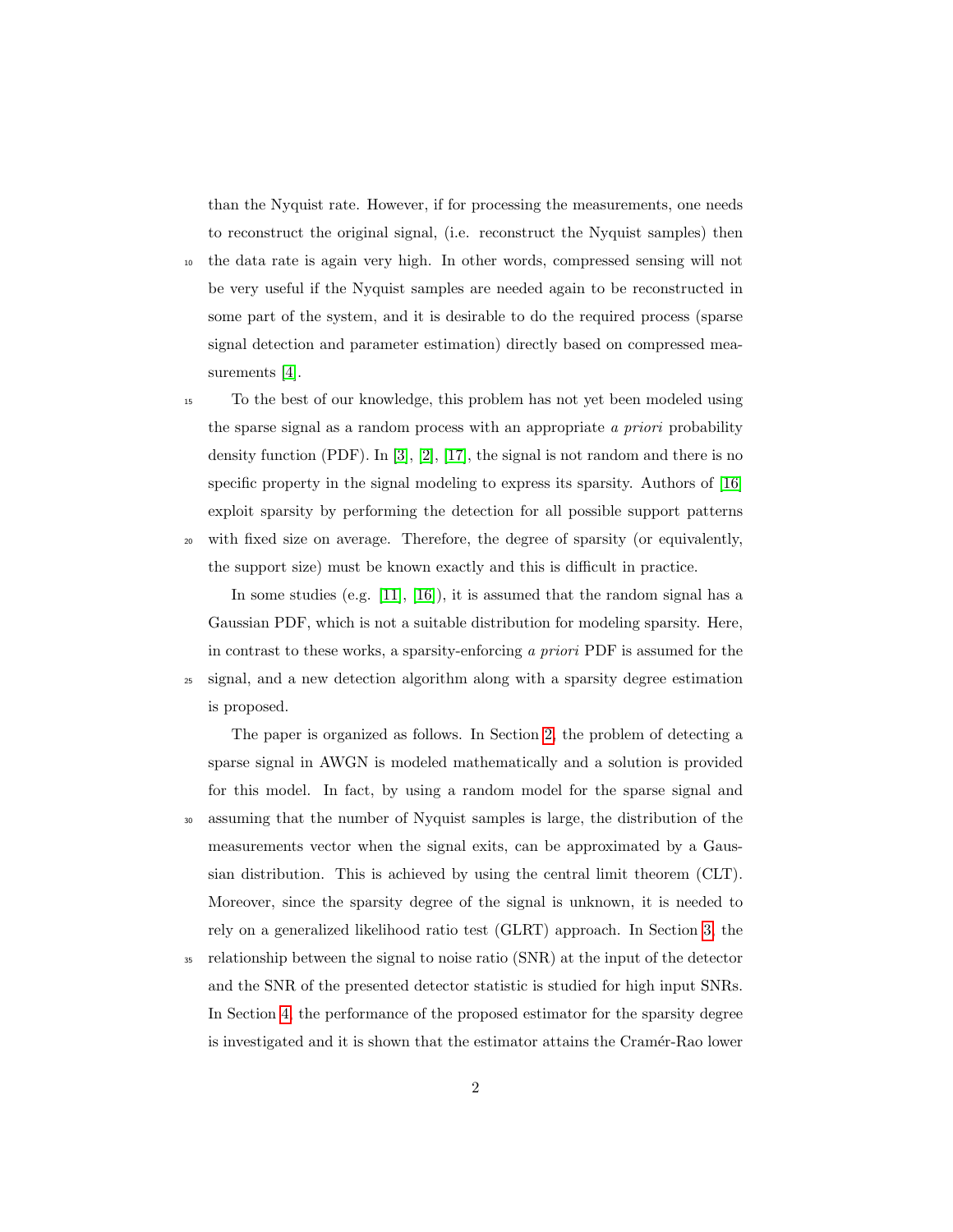bound (CRLB), that is, it is an efficient estimator. However, there is no guaran-

- <sup>40</sup> tee that the estimated probability of activity is less than 1. Therefore, another estimator is proposed that is guaranteed to estimate this probability less than 1 but it does not attain the CRLB. Nevertheless, the variance of the estimator is close to the CRLB. Finally, Section [5](#page-8-0) presents simulation results for detection of the sparse signal and estimation of the degree of sparsity.
- <sup>45</sup> Notations: For any vector **y**, its transpose is  $y^T$ . For any square matrix **A**, its determinant is denoted by  $|A|$ . The probability of an event A is represented by  $\mathbb{P}{A}$ . The expectation and covariance matrix of a random vector **y** are denoted by  $\mathbb{E}\{\mathbf{y}\}\$ and cov $\{\mathbf{y}\}\$ , respectively. Moreover,  $\mathbf{I}_M$  stands for the  $M \times M$ identity matrix.

#### <span id="page-2-0"></span><sup>50</sup> 2. Our problem modeling and solution

Detecting a sparse signal in AWGN is mathematically expressed as the hypothesis testing problem

<span id="page-2-1"></span>
$$
\begin{cases}\nH_0: \mathbf{y} = \mathbf{\Phi} \mathbf{n} \\
H_1: \mathbf{y} = \mathbf{\Phi} (\mathbf{s} + \mathbf{n}),\n\end{cases} (1)
$$

where  $\mathbf{y}_{M\times 1}$  is the measurements vector,  $\mathbf{\Phi}_{M\times N}$  is the compressed sensing measurement matrix where elements are drawn from a random Gaussian matrix with independent identically distributed (i.i.d.) elements having zero mean and unit variance (it should be noted that at the detector side, the matrix  $\Phi$  is randomly 55 chosen and then kept fixed), and  $M \ll N$ . Moreover,  $\mathbf{n}_{N\times 1}$  is the AWGN samples vector at the receiver with a normal distribution, having zero mean and variance  $\sigma_n^2$  as  $\mathcal{N}(\mathbf{0}, \sigma_n^2 \mathbf{I}_N)$ , and  $\mathbf{s}_{N \times 1}$  is the samples vector of the sparse signal. In this paper,  $\sigma_n^2$  is a priori known (note that in practice, it can be measured in the absence of the sparse signal). In [\[4\]](#page-28-2), detection of a target is studied for a <sup>60</sup> simple radar application in which the radar signal is sparse.

To model the sparse signal, we assume that each element is independent of the others, and that it is "inactive" (i.e. nearly zero) with probability  $1 - p$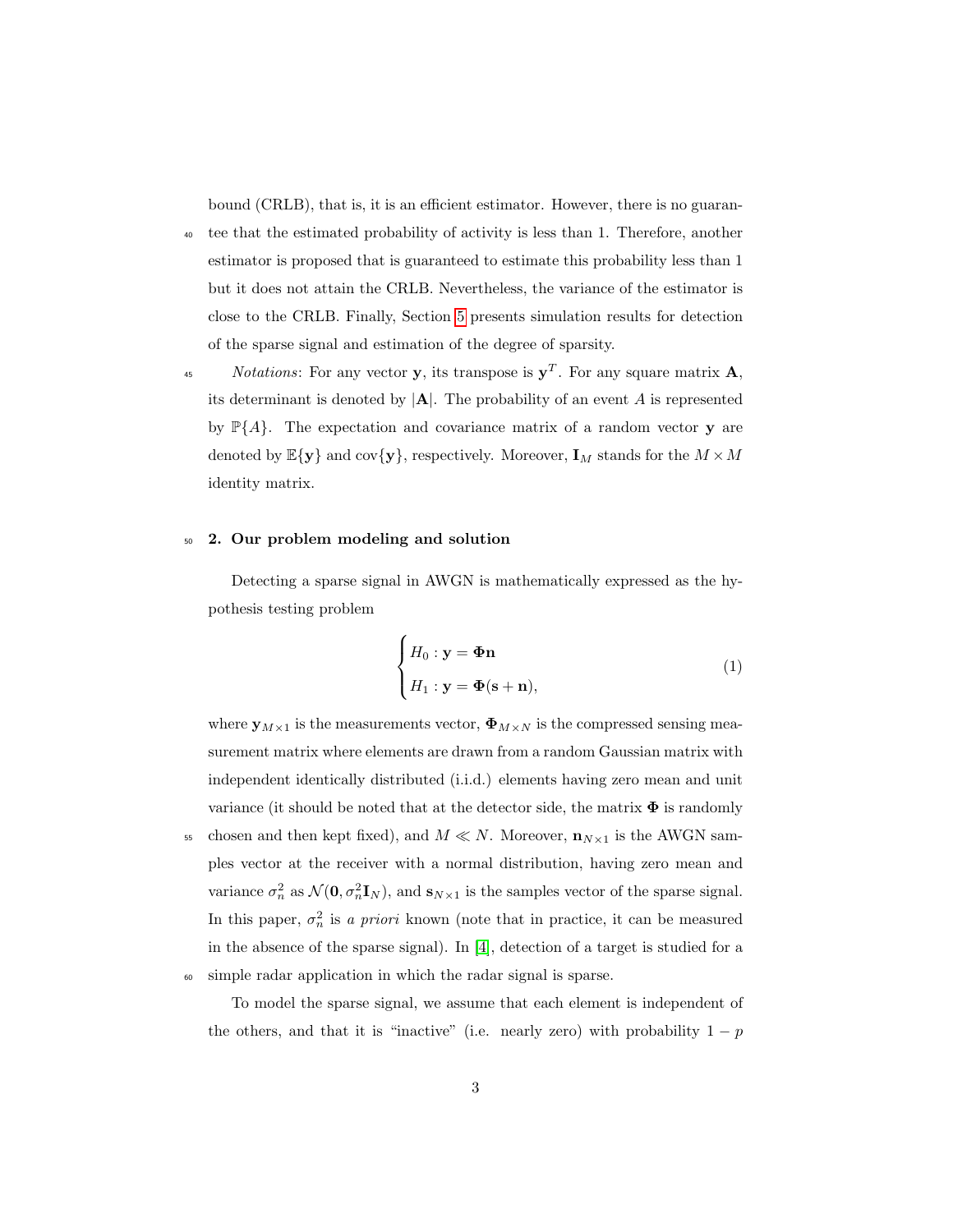having a normal distribution  $\mathcal{N}(0, \sigma_{\text{off}}^2)$ , and it is "active" with probability p having a normal distribution  $\mathcal{N}(0, \sigma_{\text{on}}^2)$ , where  $\sigma_{\text{on}}^2 \gg \sigma_{\text{off}}^2$ . Here p is the sparsity

- <sup>65</sup> degree of the signal and therefore is close to 0. The above assumptions result in **s** being an i.i.d. vector with elements each having a distribution  $(1-p)\mathcal{N}(0, \sigma_{\text{off}}^2)$ +  $p\mathcal{N}(0, \sigma_{\text{on}}^2)$ . This is called the i.i.d. Bernoulli-Gaussian distribution, which has been frequently used in the literature to model sparsity [\[8\]](#page-29-3), [\[13\]](#page-29-4), [\[6\]](#page-28-3), [\[12\]](#page-29-5). In this paper, p is not a priori known but  $\sigma_{\text{on}}$  and  $\sigma_{\text{off}}$  are. In fact,  $\sigma_{\text{on}}$  and  $\sigma_{\text{off}}$  can
- <sup>70</sup> be pre-estimated by knowing the nature of the signal. For most of the sparse signals  $\sigma_{\text{off}} = 0$  but for some of them (for example seismic signals [\[8\]](#page-29-3)) this is not the case.

Let  $p_0$  denote the a priori probability of the  $H_0$  hypothesis. In order to derive the maximum a posteriori (MAP) detector, the likelihood ratio test (LRT) <sup>75</sup> should be computed.

Observe that the distribution under hypothesis  $H_1$  of test [\(1\)](#page-2-1) is difficult to be obtained analytically for small number of samples. Fortunately, if we assume that  $N$  is sufficiently large, this distribution can be approximated by a multivariate Gaussian. Since  $y$  under  $H_1$  is a linear transformation of a large <sup>80</sup> random vector, the Lyapounov CLT can be used [\[1,](#page-28-4) Section 27] (for the sake of readability, this theorem is reviewed in [Appendix A\)](#page-18-0). This allows us to state the following theorem:

<span id="page-3-0"></span>**Theorem 1.** If it is assumed that the number of Nyquist samples  $(N)$  is sufficiently large, then the logarithm of the likelihood ratio test (LLRT) can be approximated by

$$
LLRT(\mathbf{y}|p) = \frac{M}{2} \ln \left( \frac{\sigma_n^2}{\sigma_n^2 + \sigma^2(p)} \right) + \frac{\sigma^2(p)}{2\sigma_n^2(\sigma_n^2 + \sigma^2(p))} \mathbf{y}^T \mathbf{A}^{-1} \mathbf{y} \underset{H_0}{\overset{H_1}{\geq}} \frac{p_0}{1 - p_0}, \tag{2}
$$

where  $\sigma^2(p) \triangleq p \sigma_{on}^2 + (1-p) \sigma_{off}^2$  and  $\mathbf{A} \triangleq \mathbf{\Phi} \mathbf{\Phi}^T$ .

Proof. See [Appendix B.](#page-18-1)

As p is unknown, a GLRT should be used, i.e.  $LLRT(y|p)$  should be maximized over p to find the optimum value  $p_{\text{opt}}$ , and then compare  $GLR(\mathbf{y}) =$ 

 $\Box$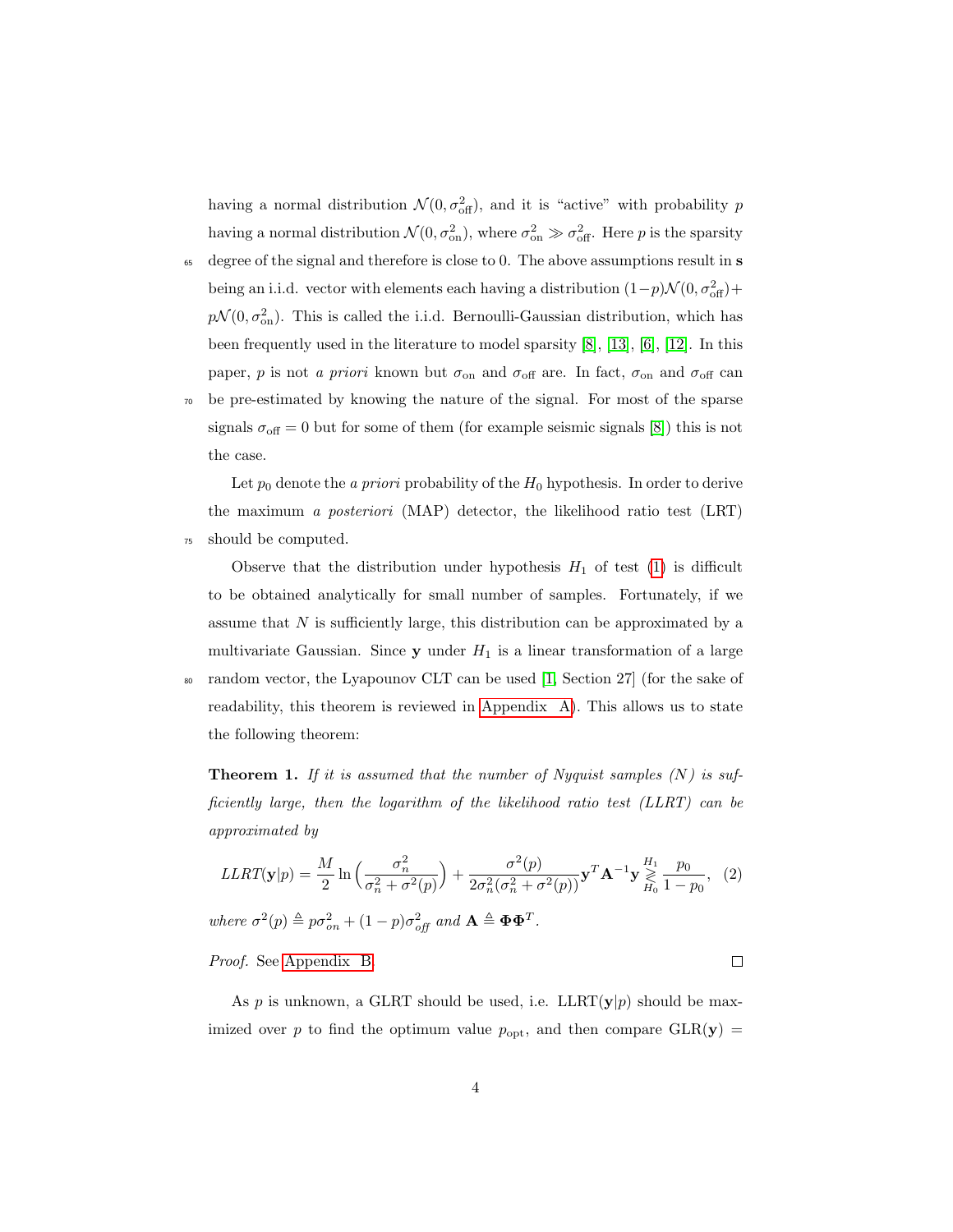$LLRT(y|p_{opt})$  with an appropriate threshold. After some straightforward manipulations (taking the derivative of  $LLRT(y|p)$  with respect to p and finding its root),  $p_{opt}$  can be derived as

<span id="page-4-3"></span>
$$
p_{\rm opt} = \frac{1}{\sigma_{\rm on}^2 - \sigma_{\rm off}^2} \left( \frac{1}{M} \mathbf{y}^T \mathbf{A}^{-1} \mathbf{y} - \sigma_n^2 - \sigma_{\rm off}^2 \right).
$$
 (3)

It can be verified that at  $p_{opt}$ , the second derivative of the log-likelihood function is negative. In fact, it can be written as

<span id="page-4-0"></span>
$$
\frac{d^2\left(\text{LLRT}(\mathbf{y}|p)\right)}{dp^2}\bigg|_{p=p_{\text{opt}}} = -\frac{M(\sigma_{\text{on}}^2 - \sigma_{\text{off}}^2)^2}{2(\sigma_n^2 + p_{\text{opt}}\sigma_{\text{on}}^2 + (1 - p_{\text{opt}})\sigma_{\text{off}}^2)^2} < 0. \tag{4}
$$

Finally, the GLRT detector is  $GLR(y) \gtrless H_0 \frac{p_0}{1-p_0}$  which can be simplified as the following detector

<span id="page-4-2"></span>
$$
t \underset{H_0}{\geq} \text{Th},\tag{5}
$$

in which

$$
t = \frac{1}{M\sigma_n^2} \mathbf{y}^T \mathbf{A}^{-1} \mathbf{y} - \ln(\mathbf{y}^T \mathbf{A}^{-1} \mathbf{y}),\tag{6}
$$

Th = 
$$
\frac{2}{M} \ln \left( \frac{p_0}{1 - p_0} \right) - \ln(M\sigma_n^2) + 1.
$$
 (7)

If the Cholesky factorization is used for the matrix  $A^{-1}$  as  $A^{-1} = LL^{T}$ ,  ${\bf y}^T {\bf A}^{-1} {\bf y}$  can be rewritten as  ${\bf w}^T {\bf w}$  where  ${\bf w} \triangleq {\bf L}^T {\bf y}$ . Therefore, [\(5\)](#page-4-0) can be restated as

<span id="page-4-1"></span>
$$
t_1 \underset{H_0}{\geq} \text{Th}_1,\tag{8}
$$

in which

$$
t_1 = -\frac{M}{2}\ln(\mathbf{w}^T\mathbf{w}) - \frac{1}{2\mathbf{w}^T\mathbf{w}}\mathbf{w}^T\mathbf{w} - \left(-\frac{M}{2}\ln(\sigma_n^2) - \frac{1}{2\sigma_n^2}\mathbf{w}^T\mathbf{w}\right),\tag{9}
$$

$$
\text{Th}_1 = \ln\left(\frac{p_0}{1 - p_0}\right) - \frac{M}{2}\ln M + \frac{M - 1}{2}.\tag{10}
$$

<sup>85</sup> The test statistic in [\(9\)](#page-4-1), is a likelihood ratio between the variable that has its observed variance with respect to that variable having a variance  $\sigma_n^2$ , a classical detection in noise scenario, using the observed variance instead of an a priori known variance under  $H_1$ .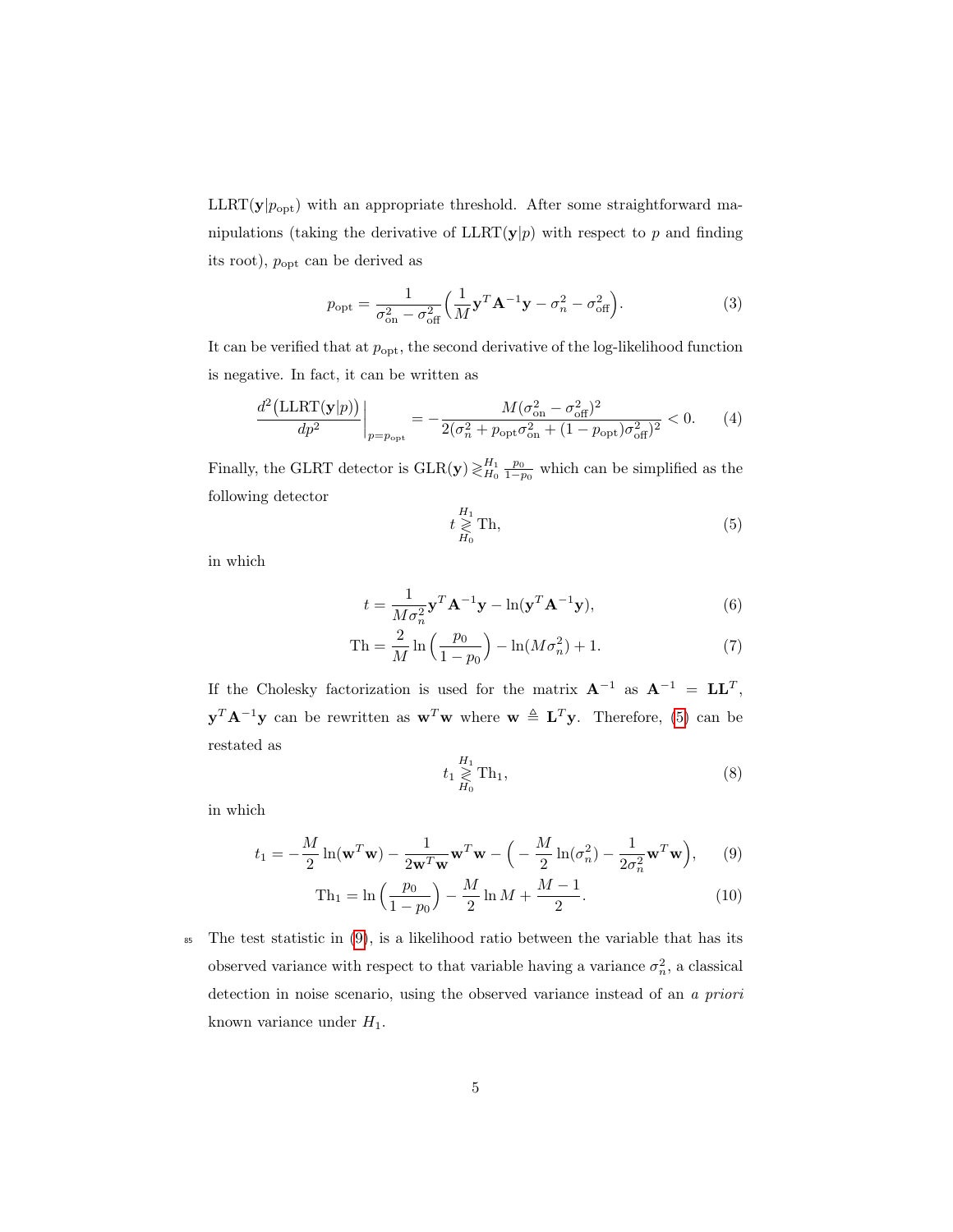#### 2.1. Detector after reconstruction

We present here, the detector based on the reconstructed signal, since later we will compare its performance with the detector obtained from test [\(1\)](#page-2-1). In fact, after reconstruction, the hypothesis test will be

<span id="page-5-0"></span>
$$
\begin{cases}\nH_0: \hat{\mathbf{y}} = \mathbf{n} \\
H_1: \hat{\mathbf{y}} = \mathbf{s} + \mathbf{n}.\n\end{cases} (11)
$$

where  $\hat{y}$  is the vector of the reconstructed measurements. Therefore

$$
f(\hat{\mathbf{y}}|H_0) = \frac{1}{(2\pi\sigma_n^2)^{\frac{N}{2}}} \exp\left\{-\frac{\|\hat{\mathbf{y}}\|_2^2}{2\sigma_n^2}\right\}.
$$
 (12)

Under  $H_1$  hypothesis, each element of the vector  $\hat{\mathbf{y}}$  is  $\hat{y}_i = s_i + n_i$  for  $i = 1, ..., N$ where  $s_i$  and  $n_i$  are the elements of the vectors **s** and **n**, respectively.  $s_i$  and  $n_i$  are independent of each other.  $s_i$  has a normal distribution  $\mathcal{N}(0, \sigma_{\text{on}}^2)$  with probability p and a normal distribution  $\mathcal{N}(0, \sigma_{\text{off}}^2)$  with probability  $1 - p$ .  $n_i$ has a normal distribution  $\mathcal{N}(0, \sigma_n^2)$ . Therefore,  $\hat{y}_i$  has a normal distribution  $\mathcal{N}(0, \sigma_{\text{on}}^2 + \sigma_n^2)$  with probability p and has a normal distribution  $\mathcal{N}(0, \sigma_{\text{off}}^2 + \sigma_n^2)$ with probability 1 – p. In other words,  $\hat{y}_i$  has a distribution  $p\mathcal{N}(0, \sigma_{\text{on}}^2 + \sigma_n^2)$  +  $(1-p)\mathcal{N}(0, \sigma_{\text{off}}^2 + \sigma_n^2)$ . On the other hand,  $\hat{y}_i$  for  $i = 1, ..., N$  are independent of each other because, the vectors s and n are both i.i.d. and independent of each other. Hence

$$
f(\hat{\mathbf{y}}|H_1) = \prod_{i=1}^{N} \left( \frac{p}{\sqrt{2\pi(\sigma_{\text{on}}^2 + \sigma_n^2)}} \exp\left\{-\frac{|\hat{y}_i|^2}{2(\sigma_{\text{on}}^2 + \sigma_n^2)}\right\} + \frac{1-p}{\sqrt{2\pi(\sigma_{\text{off}}^2 + \sigma_n^2)}} \exp\left\{-\frac{|\hat{y}_i|^2}{2(\sigma_{\text{off}}^2 + \sigma_n^2)}\right\} \right).
$$
(13)

Consequently, the logarithm of the likelihood ratio test is

<span id="page-5-1"></span>
$$
\ln\left(\frac{f(\hat{\mathbf{y}}|H_1)}{f(\hat{\mathbf{y}}|H_0)}\right) = \sum_{i=1}^N \ln\left(\frac{p}{\sqrt{\sigma_{\text{on}}^2 + \sigma_n^2}} \exp\left\{-\frac{|\hat{y}_i|^2}{2(\sigma_{\text{on}}^2 + \sigma_n^2)}\right\} + \frac{1-p}{\sqrt{\sigma_{\text{off}}^2 + \sigma_n^2}} \exp\left\{-\frac{|\hat{y}_i|^2}{2(\sigma_{\text{off}}^2 + \sigma_n^2)}\right\}\right)
$$
(14)  
+  $N \ln \sigma_n + \frac{\|\hat{\mathbf{y}}\|_2^2}{2\sigma_n^2}.$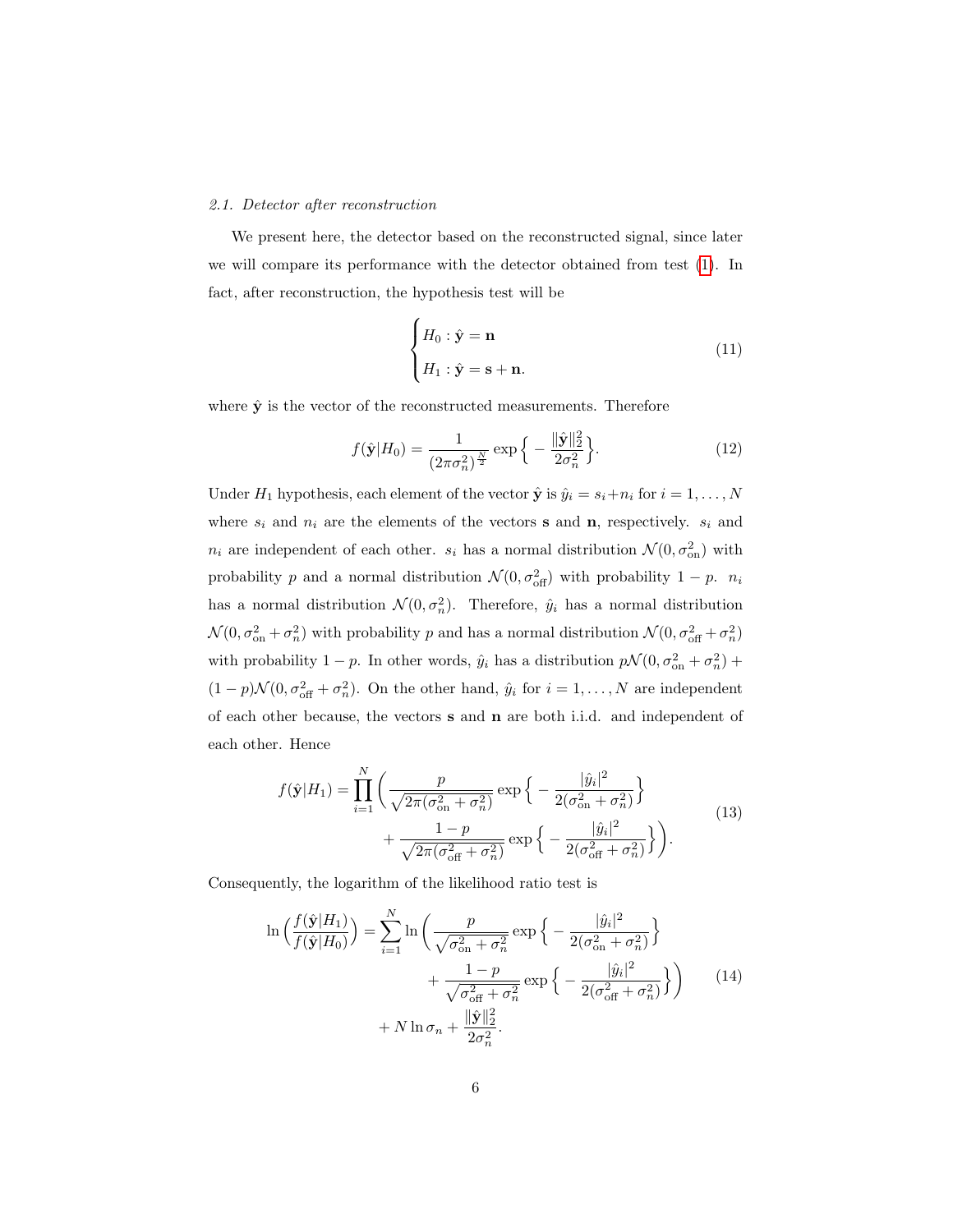#### <span id="page-6-0"></span><sup>90</sup> 3. The SNR of the presented detector

It seems that obtaining a closed form formula for the receiver operating characteristic (ROC) of the presented detector would be too tricky. This is mainly due to the presence of the natural logarithm term in [\(6\)](#page-4-2). Therefore, as a measure of the detector performance, the relationship between the SNR at the input of the detector and the SNR at the threshold comparison is computed. The signal at the input of the detector is  $y_{in} = s + n$ , in which s is the signal term and **n** is the noise term. Therefore the signal power is  $\mathbb{E}\{\|\mathbf{s}\|^2\} = N\sigma^2(p)$ and the noise power is  $\mathbb{E}\{\|\mathbf{n}\|^2\} = N\sigma_n^2$ . Hence, the input SNR will be

$$
SNR_{in} = \frac{N\sigma^2(p)}{N\sigma_n^2} = \frac{\sigma^2(p)}{\sigma_n^2}.
$$
\n(15)

<span id="page-6-5"></span><span id="page-6-3"></span> $\Box$ 

<span id="page-6-4"></span>The SNR at the threshold comparison is given in the following theorem.

Theorem 2. If the input SNR is sufficiently high, the SNR at the threshold comparison is

$$
SNR_{det} \triangleq \frac{\mathbb{E}\left\{ signal\ part\ in\ the\ detector\ statistic\right\}}{\mathbb{E}\left\{ noise\ part\ in\ the\ detector\ statistic\right\}} = \frac{SP}{NP} = \frac{\sigma^2(p)}{\sigma_n^2},\qquad(16)
$$

which is the same as the input SNR.

Proof. See [Appendix C.](#page-21-0)

**Remark**: In the above theorem, by sufficiently high (say above  $7dB<sup>1</sup>$  $7dB<sup>1</sup>$  $7dB<sup>1</sup>$ ), we <sup>95</sup> mean so high that  $y^T A^{-1}y$  is large enough such that t (defined in [\(6\)](#page-4-2)) can be approximated by its first term, that is,  $t \approx \frac{1}{M\sigma_n^2} \mathbf{y}^T \mathbf{A}^{-1} \mathbf{y}$ .

#### <span id="page-6-1"></span>4. Performance evaluation of the sparsity degree estimator

From [\(3\)](#page-4-3), the proposed estimator for the sparsity degree is

$$
\hat{p} = \frac{1}{\sigma_{\text{on}}^2 - \sigma_{\text{off}}^2} \left( \frac{1}{M} \mathbf{y}^T \mathbf{A}^{-1} \mathbf{y} - \sigma_n^2 - \sigma_{\text{off}}^2 \right),\tag{17}
$$

<span id="page-6-2"></span><sup>&</sup>lt;sup>1</sup>For example, in radar applications, the SNR above 12dB is usually considered high.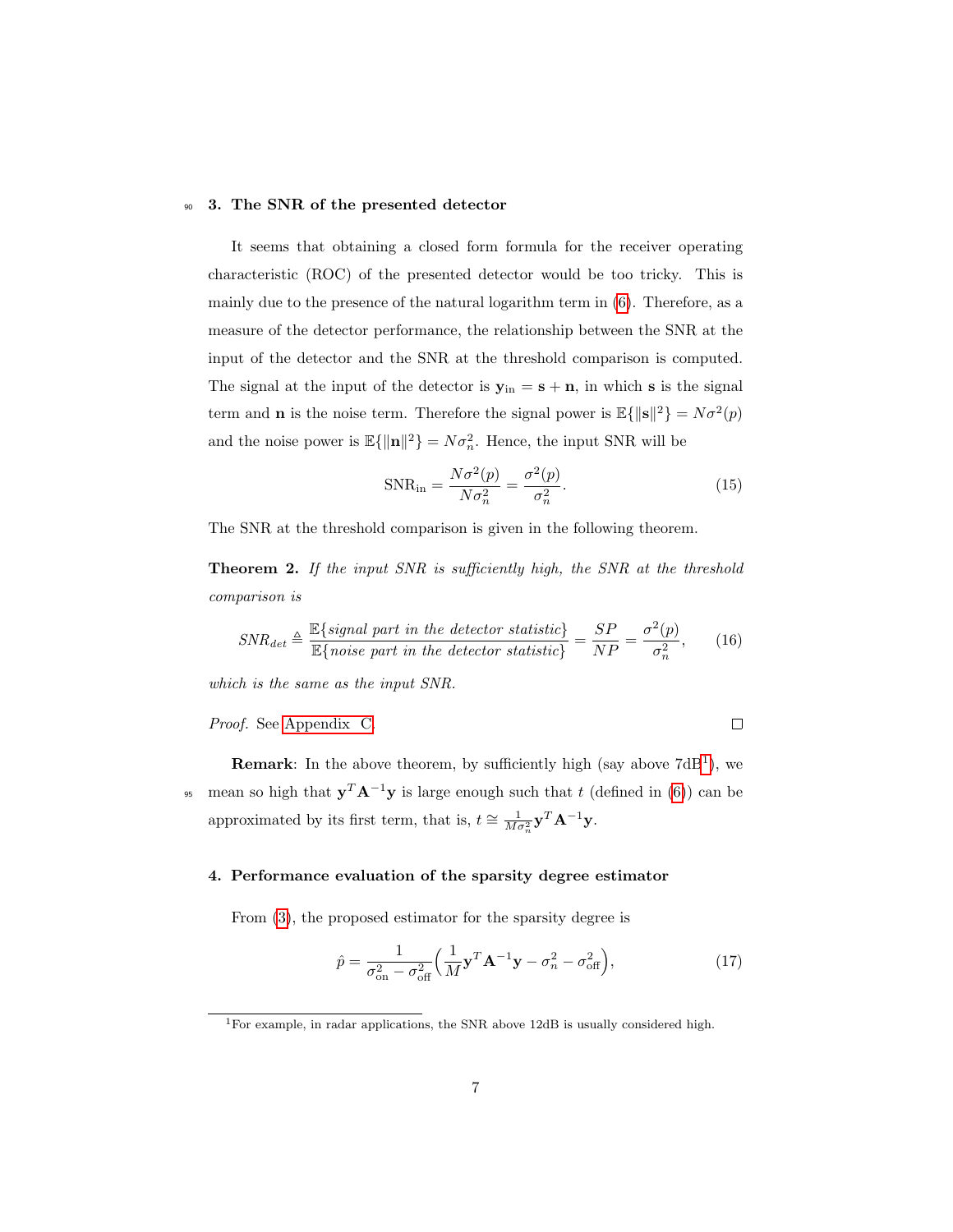where  $y = \Phi(s + n)$ . Note that, if the following two parameters are defined as  $\sigma_{\Delta}^2 \triangleq \sigma_{\rm on}^2 - \sigma_{\rm off}^2$ , and  $\sigma_{\eta}^2 \triangleq \sigma_{\rm off}^2 + \sigma_{n}^2$ , it is clear that  $\sigma^2 + \sigma_{n}^2 = \sigma_{\eta}^2 + p\sigma_{\Delta}^2$  and 100 hence,  $\hat{p} = \frac{\frac{1}{M} \mathbf{y}^T \mathbf{A}^{-1} \mathbf{y} - \sigma_{\eta}^2}{\sigma_{\Delta}^2}$ .

<span id="page-7-0"></span>**Theorem 3.** The proposed estimator [\(17\)](#page-6-3) is unbiased and it attains the CRLB of the problem which equals  $\frac{2(\sigma^2(p)+\sigma_n^2)^2}{M(\sigma^2-\sigma_n^2)^2}$  $\frac{2(\sigma^2(p)+\sigma_n^2)^2}{M(\sigma_{on}^2-\sigma_{off}^2)^2} = \frac{2}{M}\bigg(\frac{\sigma_{\eta}^2}{\sigma_{\Delta}^2}+p\bigg)^2.$ 

 $\Box$ 

Proof. See [Appendix D.](#page-23-0)

From the above theorem, it is obvious that a small CRLB is obtained for large <sup>105</sup> number of measurements  $(M)$ , small sparsity degree  $(p)$  or when the difference between the active and inactive variances  $(\sigma_{on}^2$  and  $\sigma_{off}^2)$  is much larger than the total noise variance  $(\sigma_{\eta}^2)$ .

In the simulations, the estimator after reconstruction is needed for comparison. In fact, the reconstructed signal is  $\hat{\mathbf{y}} = \mathbf{s} + \mathbf{n}$ . As it was discussed at the end of Section [2,](#page-2-0) the reconstructed signal is a Gaussian mixture, since each element of the vector  $\hat{\mathbf{y}}$  has the distribution  $p\mathcal{N}(0, \sigma_{\text{on}}^2 + \sigma_n^2) + (1 - p)\mathcal{N}(0, \sigma_{\text{off}}^2 + \sigma_n^2)$ . Therefore, the parameters of the mixture including the mixture weights, i.e.  $p$ and  $1 - p$  can be estimated by using the expectation-maximization algorithm [\[7,](#page-29-6) Section 2.8].

**Remark:** There is no guarantee that  $\hat{p} \leq 1$ . However, as it is shown in [Appendix E,](#page-26-0) we have  $\hat{p} \leq 1$  with a probability very close to 1. In fact, in [Appendix E](#page-26-0) a new estimator is proposed that is guaranteed to be less than 1. The new estimator is  $\hat{p}_{new} = \frac{\min\{1,\hat{p}\}-1+\alpha}{\alpha}$  where  $\alpha$  is the probability that  $\hat{p} \leq 1$ , that is,  $\alpha \triangleq \mathbb{P}\{\hat{p} \leq 1\}$ . The variance of the new estimator is  $\sigma_{\hat{p}_{\text{new}}}^2 = \frac{1-\alpha}{\alpha}(1-p)^2 + \frac{1}{\alpha}\text{CRLB}$  in which CRLB is as given in Theorem [3.](#page-7-0) It is observed that the new proposed estimator does not attain the CRLB. However, it is a just little larger than the CRLB, since  $\alpha$  is very close to 1 (for example for  $p = 0.1$ ,  $\sigma_{\text{on}} = 1$ ,  $\sigma_{\text{off}} = 0.1$ ,  $SNR_{\text{in}} = 7dB$ , and  $M = 66$ , if  $F(x, M)$  is defined as the cumulative density function (CDF) of a chi-square random variable with M degrees of freedom, we have  $\alpha = F(515.76, 66)$  which is calculated as 1 under MATLAB precision and therefore  $\sigma_{\hat{p}_{new}}^2 \cong \text{CRLB} = -32.77 \text{dB}$ . Another estimator can be  $\hat{p}_1 = \min\{1, \hat{p}\}\text{, however, as it is shown in Appendix E, it is a.}$  $\hat{p}_1 = \min\{1, \hat{p}\}\text{, however, as it is shown in Appendix E, it is a.}$  $\hat{p}_1 = \min\{1, \hat{p}\}\text{, however, as it is shown in Appendix E, it is a.}$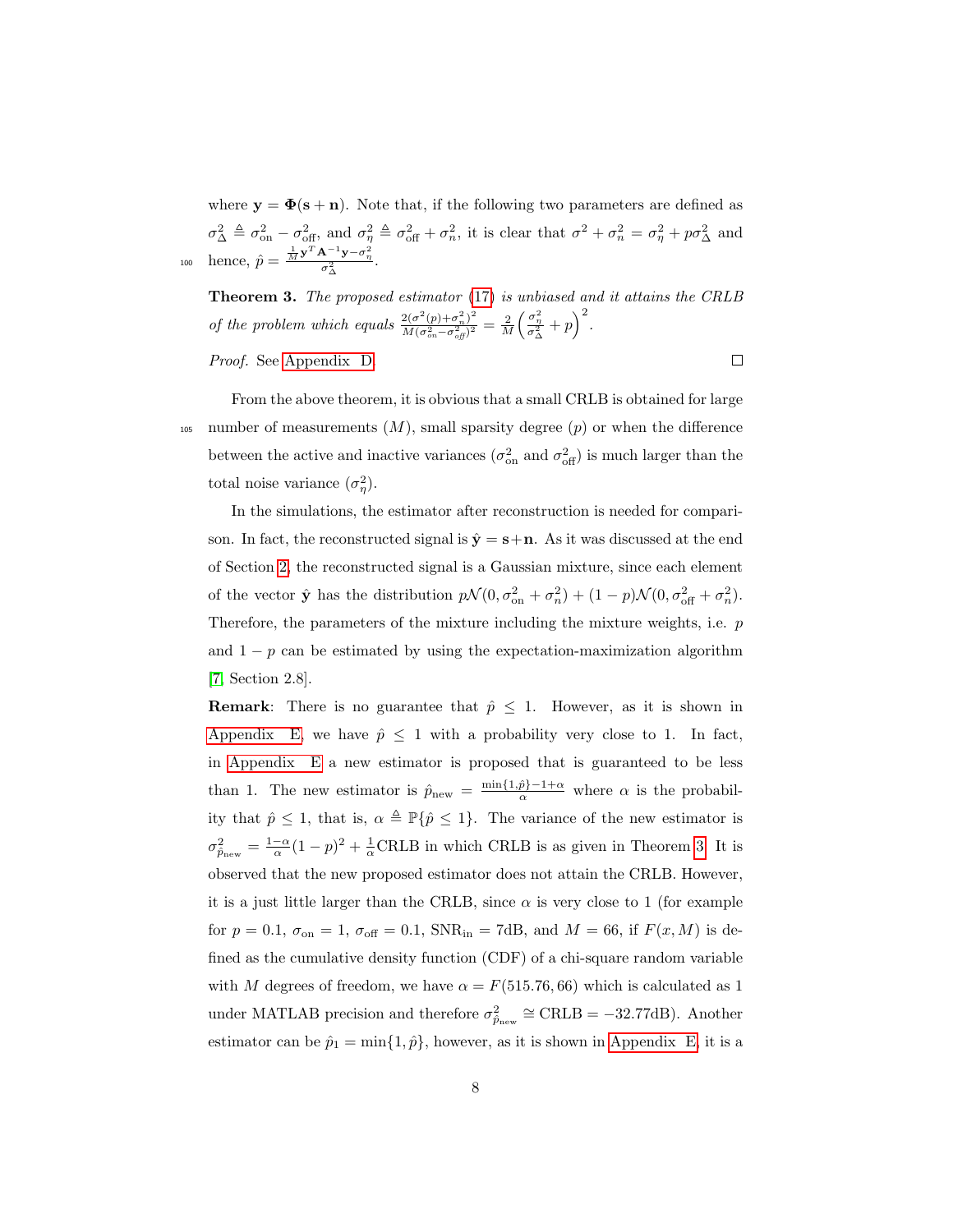biased estimator, and its bias is equal to  $B(p) = \mathbb{E}\{\min\{1, \hat{p}\}\}-p = (1-\alpha)(1-p)$ . Since  $\alpha$  is very close 1, the bias is nearly zero. For the above mentioned biased estimator, the CRLB can be computed as  $\left(1 + \frac{d}{dp}B(p)\right)^2/I(p)$  where  $I(p) \triangleq -\mathbb{E} \left\{\partial^2 \ln f(\mathbf{y};p)/\partial p^2\right\}$  and  $f(\mathbf{y};p)$  is the PDF of the measurements under the  $H_1$  hypothesis which is a function of p [\[15,](#page-29-7) Problem 2.4.17].  $I(p)$  has been calculated in Appendix  $D$  (see  $(D.8)$ ), from which, the CRLB for the biased estimator is obtained as

$$
\text{CRLB}_{\text{biased}} \triangleq \frac{\left(1 + \frac{d}{dp}B(p)\right)^2}{I(p)} = \frac{2\alpha^2(\sigma^2(p) + \sigma_n^2)^2}{M(\sigma_{\text{on}}^2 - \sigma_{\text{off}}^2)^2}.
$$
 (18)

Again since  $\alpha$  is very close to 1, the above CRLB<sub>biased</sub> is very close to the CRLB given in Theorem [3.](#page-7-0) Moreover, from [Appendix E,](#page-26-0) the variance and the mean square error (MSE) of the biased estimator can be calculated as

$$
\begin{split} \text{var}\{\hat{p}_{1}\} &\triangleq \mathbb{E}\{\hat{p}_{1}^{2}\} - \mathbb{E}^{2}\{\hat{p}_{1}\} = \mathbb{E}\{\min\{1,\hat{p}\}^{2}\} - \mathbb{E}^{2}\{\min\{1,\hat{p}\}\} \\ &= \alpha(1-\alpha)(1-p)^{2} + \frac{2\alpha(\sigma^{2}(p) + \sigma_{n}^{2})^{2}}{M(\sigma_{\text{on}}^{2} - \sigma_{\text{off}}^{2})^{2}}, \qquad (19) \\ \text{MSE}\{\hat{p}_{1}\} &\triangleq \text{var}\{\hat{p}_{1}\} + \mathbb{B}^{2}(p) = (1-\alpha)(1-p)^{2} + \frac{2\alpha(\sigma^{2}(p) + \sigma_{n}^{2})^{2}}{M(\sigma_{\text{on}}^{2} - \sigma_{\text{off}}^{2})^{2}}. \end{split}
$$

As  $\alpha$  is very close to 1, the variance and the MSE of the biased estimator is very close to the CRLBbiased, and consequently to the CRLB.

#### <span id="page-8-0"></span><sup>110</sup> 5. Results and simulations

In this section, seven simulations are conducted to experimentally evaluate the performance of the proposed algorithm for sparse signal detection and sparsity degree estimation. In all of these simulations, the following parameters are fixed

$$
p = 0.1, \sigma_{\text{off}} = 0.1, \sigma_{\text{on}} = 1, p_0 = 0.5, N = 1320.
$$

In what follows, for each ROC figure, the area under the curve (AUC) is given in a table. Moreover, by the compression ratio (CR) we mean the fraction  $\frac{N}{M}$ .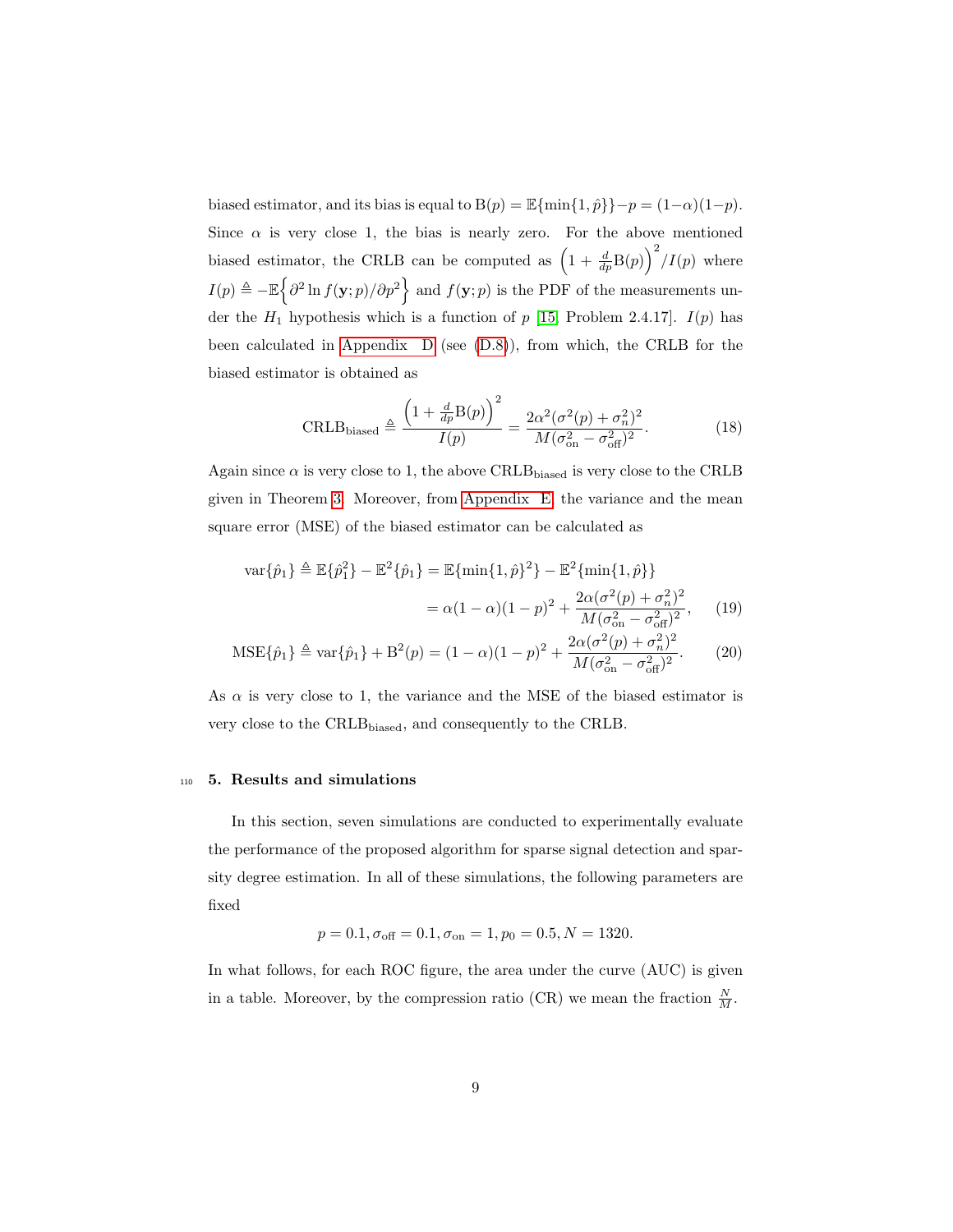#### Experiments 1 and 2. performance evaluation for the low input SNRs

In these experiments, the presented detector performance is studied and <sup>115</sup> compared with the traditional detector at low input SNRs (by "traditional detector", we mean the detector that first reconstructs the signal from its compressive measurements and then uses the GLRT traditional detector explained in Eqs.  $(11)$  to  $(14)$ ). The GLRT detector statistic in  $(6)$  is probably too tricky to be simplified and obtain a closed form formula for the ROC. This is due to the  $120$  presence of the natural logarithm term in  $(6)$ . Therefore, two simulations are performed to evaluate the detector performance at low input SNRs empirically.

At first, the ROC curves<sup>[2](#page-9-0)</sup> are plotted empirically for the CRs 20 and 80 at the input SNR 3dB in Fig. [1.](#page-10-0) As is observed, the proposed detector performance is acceptable for the CRs lower than around 20: the signal can be detected with

<sup>125</sup> a probability near 1, while using only about 5% of the number of measurements as for the Nyquist samples. For comparison, the ROC curves for the CS method with reconstruction at  $SNR_{in} = 3dB$  are also plotted. The OMP algorithm [\[14\]](#page-29-8) is used for CS reconstruction. As can be seen, again the detection is good for the CRs lower than around 20 (the detection probability is near 0.9 for all false alarm

<sup>130</sup> probabilities). Because the input SNR is low, the reconstruction algorithm does not work as well as the proposed detector. Therefore, the performance of the detector after reconstruction is degraded and to have a better performance, the CR should be decreased.

In the second simulation, the ROC curves are derived for the low input 135 SNRs 0dB and 6dB at  $CR = 40$  empirically and depicted in Fig. [2.](#page-11-0) From the figure, it is obvious that the proposed detector performance is reasonable (the detection probability is near 1) for the input SNR 6dB. While this is a good result, the CR must be decreased if it is necessary to perform the detection at the

<span id="page-9-0"></span><sup>&</sup>lt;sup>2</sup>In the simulations, the ROC curves are obtained as follows: For a fixed probability of false alarm  $(p_f)$ , a threshold (Th) is obtained for the detector in [\(5\)](#page-4-0). From the determined threshold, the value of the probability of detection  $(p_d)$  is calculated. Therefore, by sweeping  $p_f$ , different values of  $p_d$  and hence, multiple points in the ROC curve are achieved.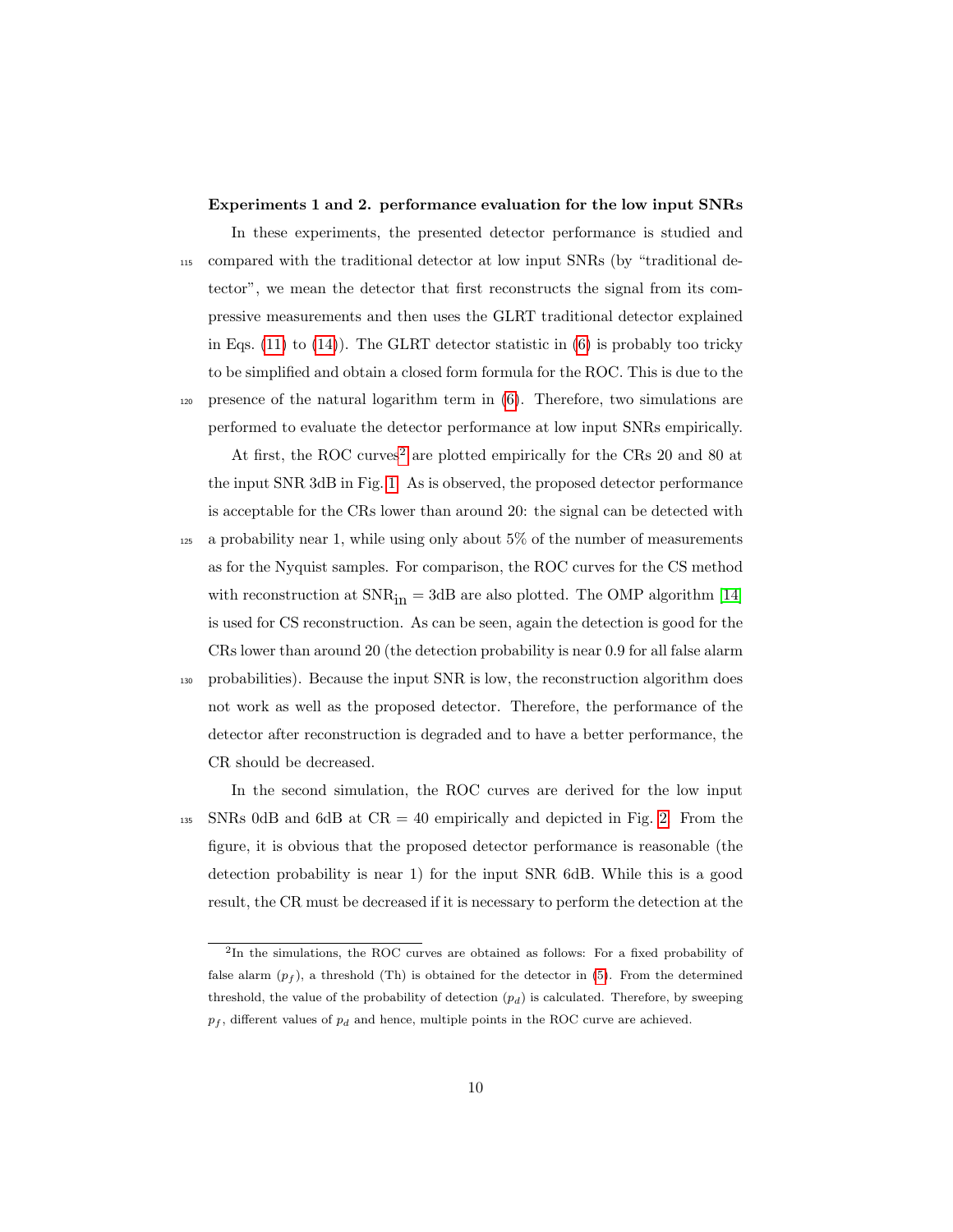

<span id="page-10-0"></span>Figure 1: The empirical ROC curves for the CRs 20 and 80 at fixed  $SNR_{in} = 3dB$  (the low input SNR).

| Curve                                | AUC    |
|--------------------------------------|--------|
| $N/M = 20$ without CS reconstruction | 0.9999 |
| $N/M = 80$ without CS reconstruction | 0.9653 |
| $N/M = 20$ with CS reconstruction    | 0.9989 |
| $N/M = 80$ with CS reconstruction    | 0.9635 |

Table 1: AUC for the curves in Fig. [1](#page-10-0)

lower input SNRs. In fact, there is a tradeoff between the maximum reachable <sup>140</sup> CR and the minimum acceptable input SNR for a tolerable detector quality. Therefore, these factors should be chosen carefully if the desired performance is to be achieved. For comparison, the ROC curves for the CS method with reconstruction at  $CR = 40$  are also plotted. It can again be seen that, to have an acceptable detection performance, the input SNR should be increased.

## <sup>145</sup> Experiments 3, 4 and 5. performance evaluation for the high input SNRs

In these experiments, the presented detector performance is studied and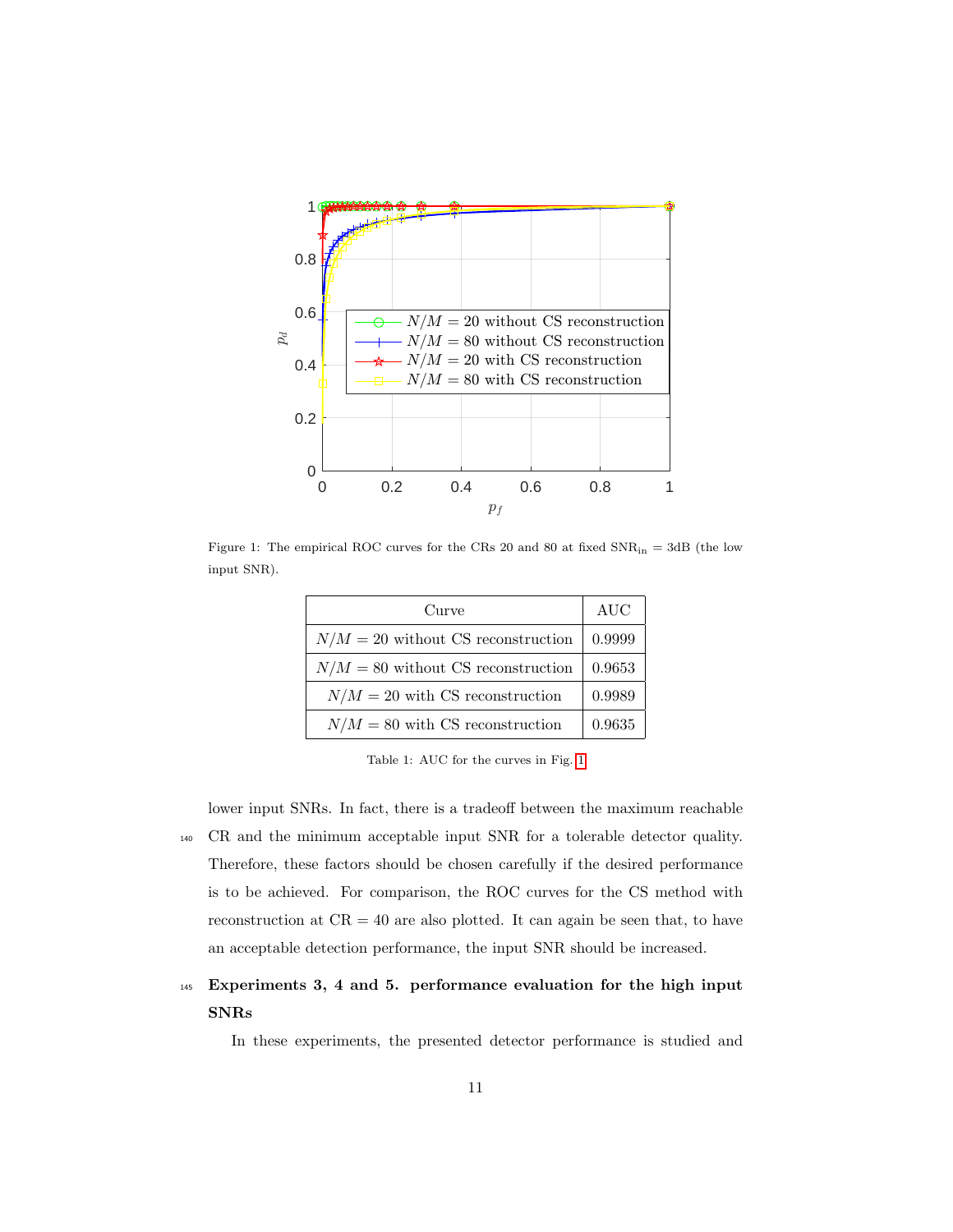

Figure 2: The empirical ROC curves for the low input SNRs 0dB and 6dB for CR = 40.

<span id="page-11-0"></span>

| Curve                                       | AUC    |
|---------------------------------------------|--------|
| $SNR_{in} = 6dB$ without CS reconstruction  | 0.9999 |
| $SNR_{in} = 0$ dB without CS reconstruction | 0.9425 |
| $SNR_{in} = 6dB$ with CS reconstruction     | 0.9995 |
| $SNR_{in} = 0$ dB with CS reconstruction    | 0.9321 |

Table 2: AUC for the curves in Fig. [2](#page-11-0)

compared with the traditional detector at the high input SNRs.

In the first experiment, the ROC curves are plotted for the CRs 80 and 320 150 at the fixed input SNR 11dB (Fig. [3\)](#page-12-0). It can be seen that for  $CR = 80$ , the proposed detector has a high performance quality, i.e. the detection probability is always near 1 even at small probabilities of false alarm. Also, the ROC curves are plotted for the same settings, when CS reconstruction is used. As seen, for small false alarm probabilities the detector performance is degraded. This is <sup>155</sup> mainly because, the number of measurements is small. Moreover, for the low

input SNRs (Fig. [1\)](#page-10-0), although the number of measurements is high, at small false alarm probabilities the performance is degraded even more, but this is due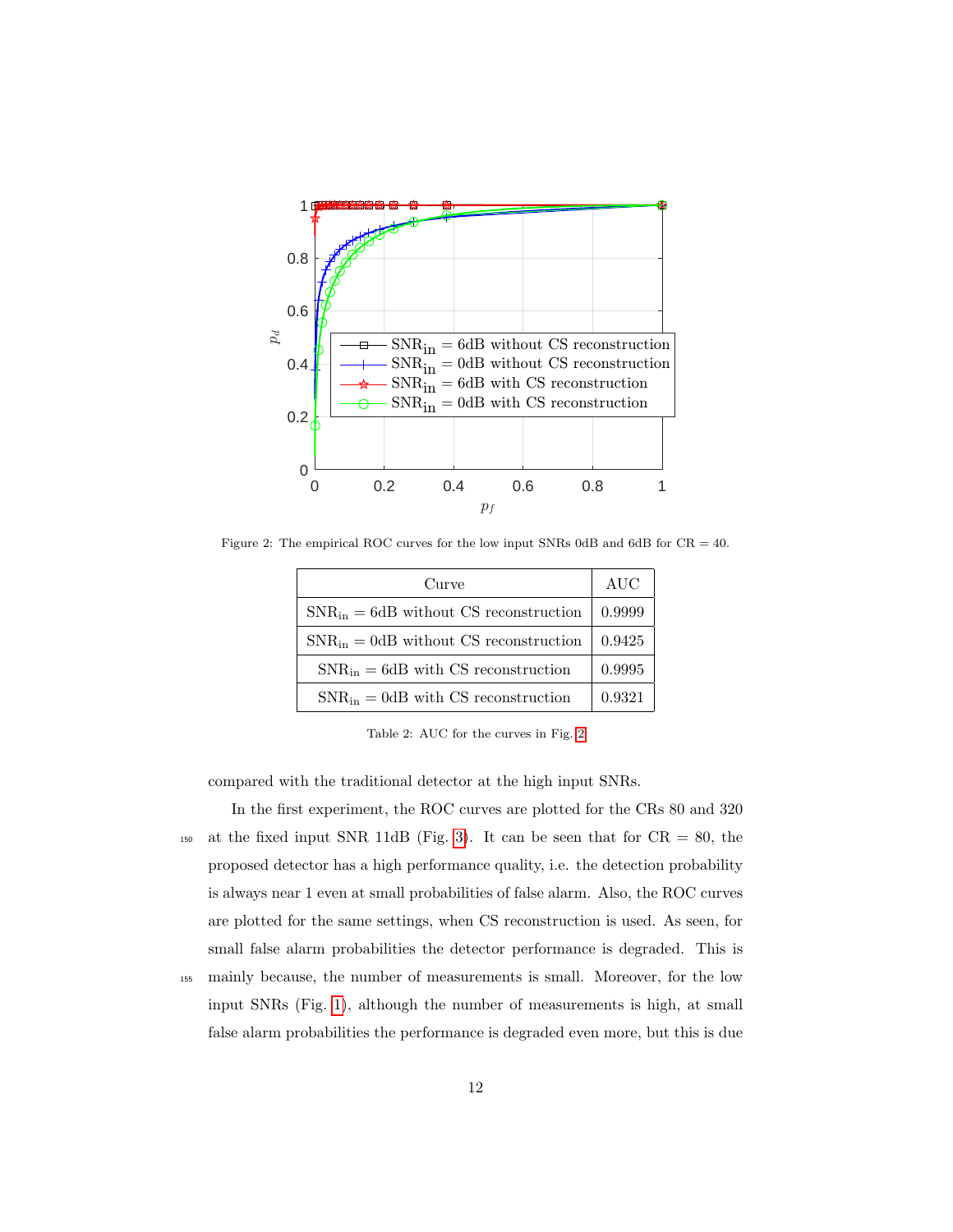

<span id="page-12-0"></span>Figure 3: The ROC curves for the CRs 80 and 320 at fixed  $SNR_{in} = 11dB$  (the high input SNR).

| Curve                                 | AUC     |
|---------------------------------------|---------|
| $N/M = 80$ without CS reconstruction  | 0.99990 |
| $N/M = 320$ without CS reconstruction | 0.9854  |
| $N/M = 80$ with CS reconstruction     | 0.99989 |
| $N/M = 320$ with CS reconstruction    | 0.9911  |

Table 3: AUC for the curves in Fig. [3](#page-12-0)

to the low-SNR reconstruction.

The second simulation is performed to examine the ROC curves for the high 160 input SNRs 8dB and 14dB at fixed  $CR = 160$ . The results are shown in Fig. [4.](#page-13-0) As expected, for the proposed detector the detection probability is above 0.95 for the input SNR 14dB. In fact, by increasing the input SNR above around 14dB, the performance of the detector does not improve much. The reason is the high compression ratio. For the same settings but with CS reconstruction,

<sup>165</sup> the ROC curves are also plotted. It is again seen that, for all of the SNRs, the detector performance at low probabilities of false alarm deteriorates. In fact, in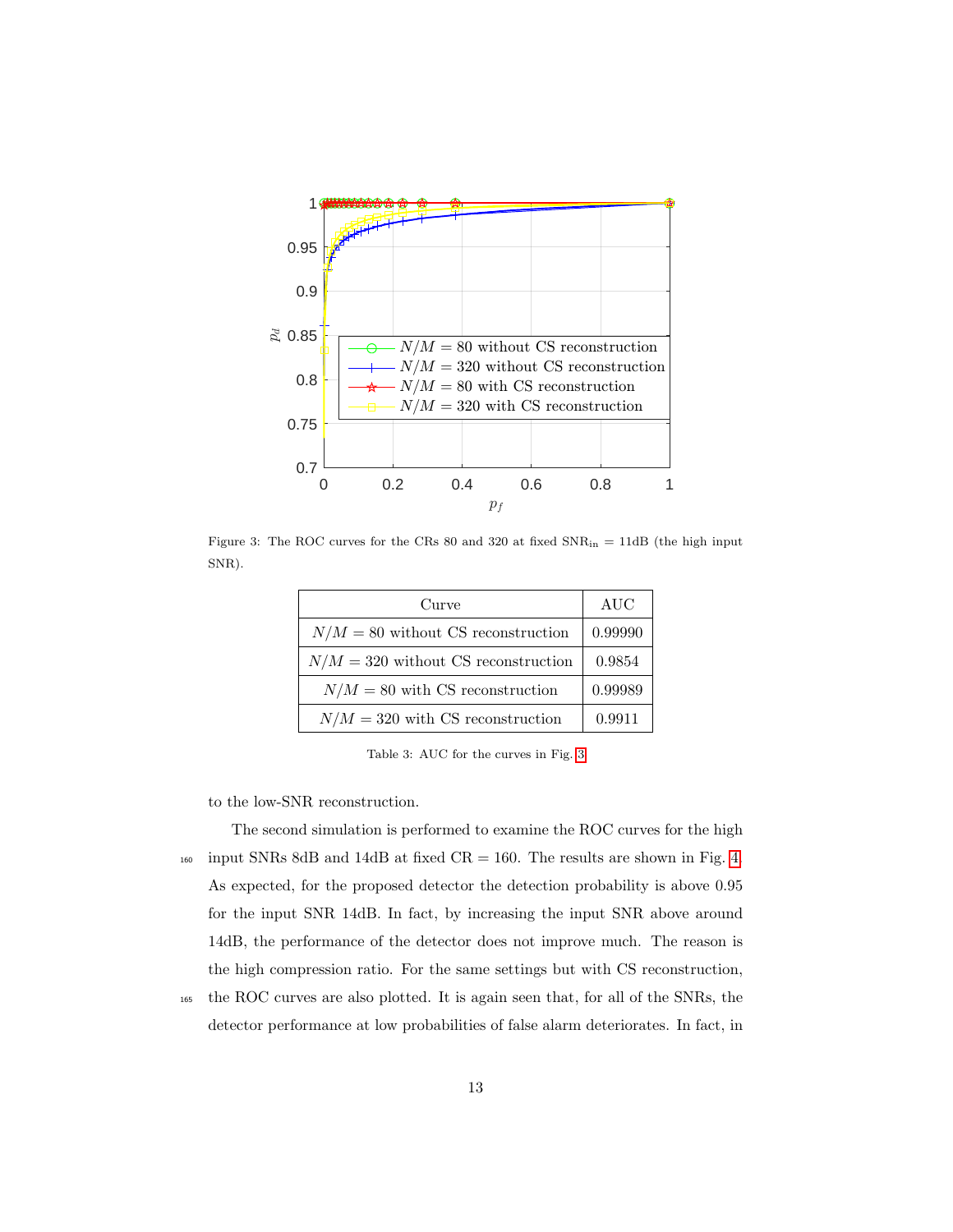

Figure 4: The ROC curves for the high input SNRs 8dB and 14dB for CR = 160.

<span id="page-13-0"></span>

| Curve                                       | AUC      |
|---------------------------------------------|----------|
| $SNR_{in} = 14dB$ without CS reconstruction | 0.999843 |
| $SNR_{in} = 8dB$ without CS reconstruction  | 0.9919   |
| $SNR_{in} = 14dB$ with CS reconstruction    | 0.999839 |
| $SNR_{in} = 8dB$ with CS reconstruction     | 0.9924   |

Table 4: AUC for the curves in Fig. [4](#page-13-0)

order to improve the performance of the detector after reconstruction, both the input SNR and the number of measurements should be increased. Note that, the tradeoff between the input SNR and the CR is again seen in Experiments 3 <sup>170</sup> and 4.

In the third experiment, the behavior of the detection probability versus the CR is investigated for different input SNRs. Here the false alarm probability is fixed as  $p_f = 10^{-4}$ . From Fig. [5,](#page-14-0) it is seen that, for the proposed detector, in order to have a probability of detection greater than 0.9, for input SNRs <sup>175</sup> lower than 12dB, the CR should be lower than 20, and for input SNRs greater than 6dB, the CR should be lower than 320. In fact, as the input SNR de-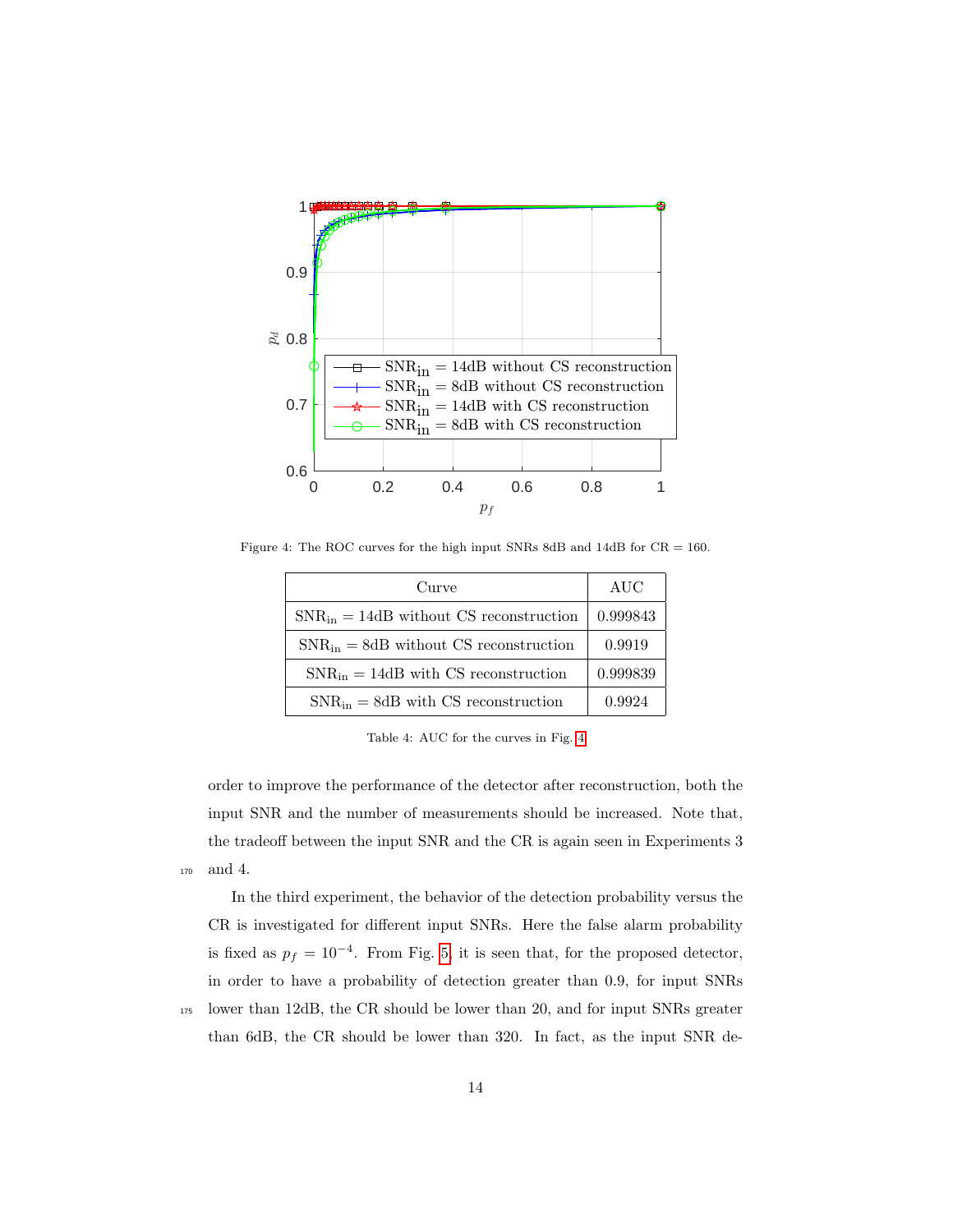

<span id="page-14-0"></span>Figure 5: The probability of detection  $(p_d)$  versus the CR for different input SNRs at fixed probability of false alarm  $p_f = 10^{-4}$ . The first three legends are related to the simulated curves without CS reconstruction and the second three legends are related to the simulated curves with CS reconstruction.

creases, much more measurements is needed to have an acceptable probability of detection. Overall, the detector performance is so good that for the input SNRs greater than 0dB the number of measurements can be decreased to as <sup>180</sup> low as about 2.5% of the Nyquist samples and still produce a high performance quality. For comparison, SNR curves are depicted for the same settings, when CS reconstruction is used. It is seen that at high input SNRs and at low CRs, the performances of the detector after reconstruction and the proposed detector are similar.

#### <sup>185</sup> Experiment 6. Computational cost

In this experiment, the computational cost of the presented detector is studied and compared with the detector after reconstruction (here, for the reconstruction stage, two algorithms have been used, namely OMP as a greedy algorithm and basis pursuit de-noising (BPDN) as a penalization algorithm). In <sup>190</sup> fact, the averaged CPU time over 100 simulations is used as a rough measure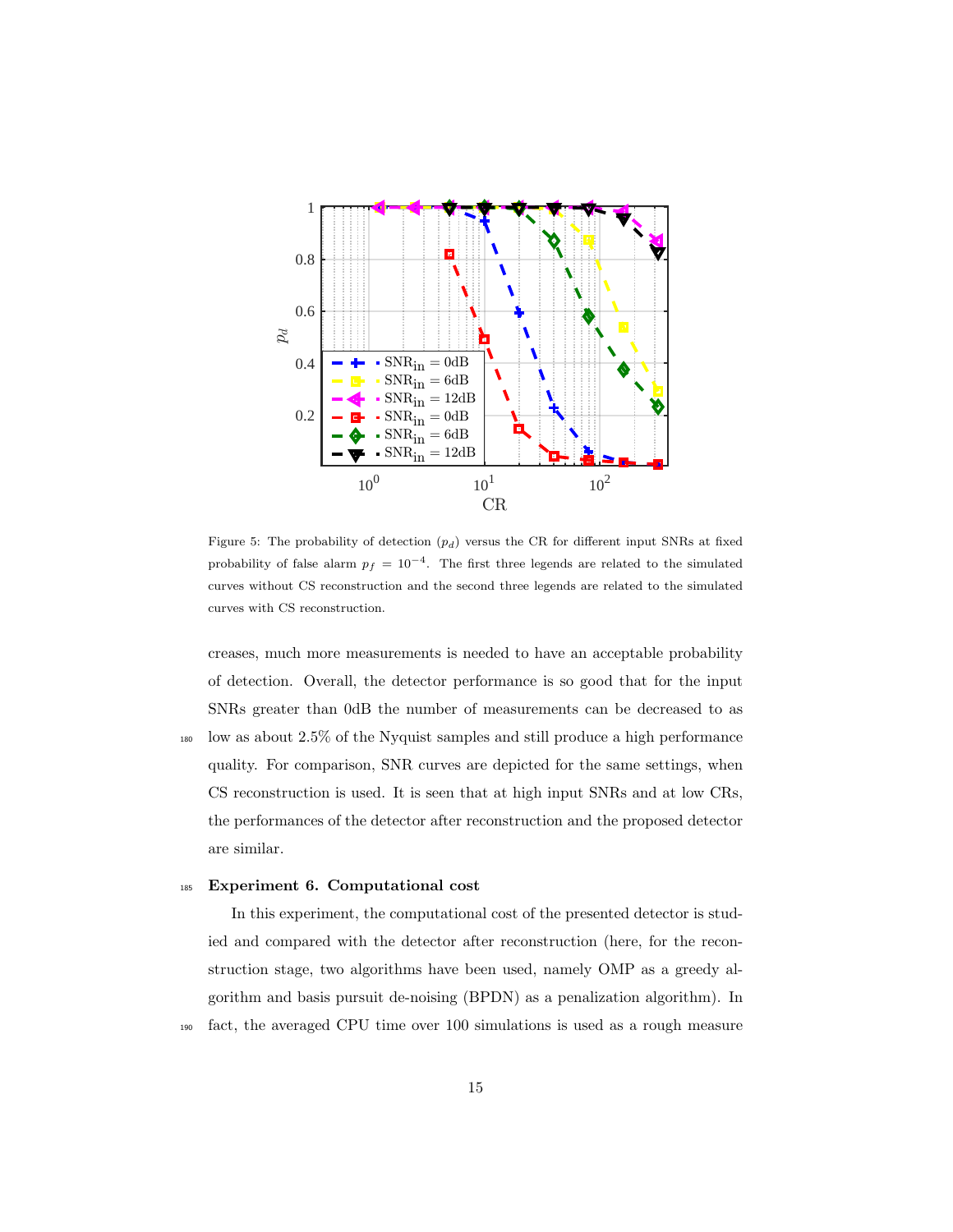

<span id="page-15-1"></span>Figure 6: The mean calculation time in seconds versus the CR for the presented detector and also the detector after reconstruction.

of the detection algorithm complexity for different CRs.[3](#page-15-0)

The result is depicted in Fig. [6.](#page-15-1) It is seen that the presented detector is always 2 degrees of magnitude better than the detector after reconstruction with either OMP or BPDN algorithm. This is because, the reconstruction <sup>195</sup> process is highly computational. It should be noted that, for low CRs, the difference in the mean calculation time between the detectors is larger because more measurements are obtained.

We re-emphasize here that the main added-value of our approach is not decreasing the computational load, but it is keeping the data rate small in all parts <sup>200</sup> of the system (because we are working directly with compressive measurements, without the need for reconstructing high rate Nyquist samples).

<span id="page-15-0"></span><sup>3</sup>The simulations are performed in MATLAB R2015b environment using Intel (R) Core (TM) i7-4720HQ @ 2.60GHz processor with 16GB of memory, and under 64 bit Microsoft Windows 10 operating system.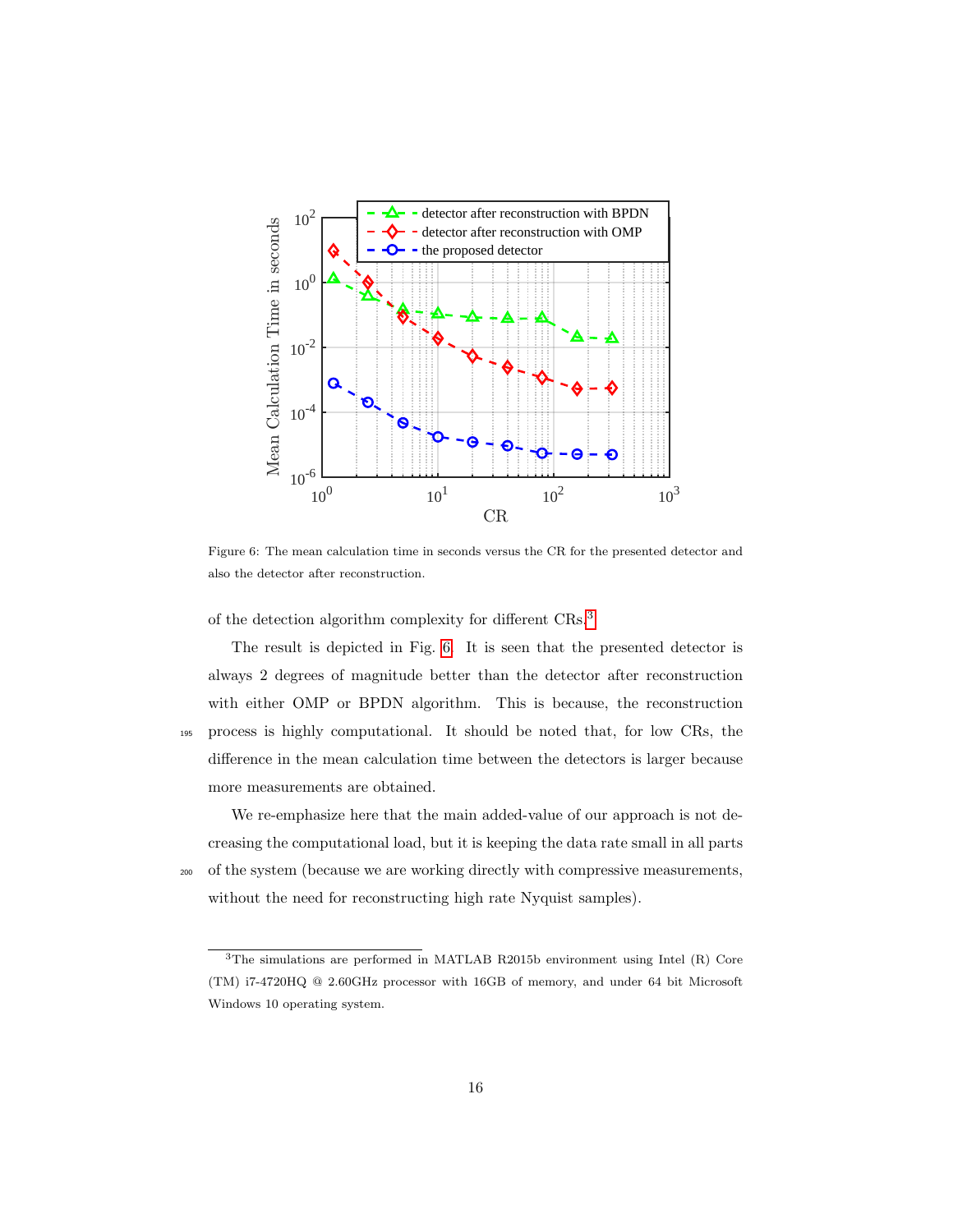#### Experiment 7. Sparsity estimation accuracy

In this simulation, the accuracy of the estimation of the signal sparsity is studied. Here, the simulation is run 100 times. The MSE of the estimated <sup>205</sup> sparsity for the two proposed estimators and also for the estimators after reconstruction with OMP and BPDN, and the CRLB are computed for the two input SNRs 3dB and 11dB. As shown in Figs. [7](#page-17-0) and [8,](#page-17-1) the proposed estimators approximately attain the CRLB (It is notable that the two proposed estimators have nearly the same MSE). Moreover, by increasing the SNR and decreasing

<sup>210</sup> the CR, the MSE of the estimation decreases. This can be deduced from [\(D.2\)](#page-24-0) in which by increasing the number of measurements  $(M)$  and decreasing the noise variance  $(\sigma_n^2)$ , the variances of the estimators decrease. Therefore, although the detection performance is of high quality for the high CRs, more measurements are needed to provide a good estimation of signal sparsity. Also from Figs. [7](#page-17-0)

<sup>215</sup> and [8,](#page-17-1) it is observed that, the MSE of the estimators after reconstruction is nearly 2 dB and 1 dB greater than the CRLB for the low and high input SNRs, respectively. Moreover, for very high CRs, the difference between the MSE and the CRLB is more. This is because, for very high CRs the reconstruction is not as efficient as for the low CRs.

#### <sup>220</sup> 6. Conclusion

In this paper, it has been shown that the detection of a sparse signal in AWGN and the estimation of its degree of sparsity can be accomplished using compressive measurements without signal reconstruction. In fact, performing the detection and estimation directly in the compressive space allows to keep <sup>225</sup> the rate of measurements low through all the parts of the digital processing system. Here, the proposed approach for deriving the detector and the estimators is related to the signal sparsity implicitly. In fact, in order to maintain the information of the signal in the dimensionality reduction with random projections, the signal should be sparse. For the proposed detector, by using a CR as <sup>230</sup> high as 20 for the low SNRs and as high as 80 for the high SNRs, the *detection*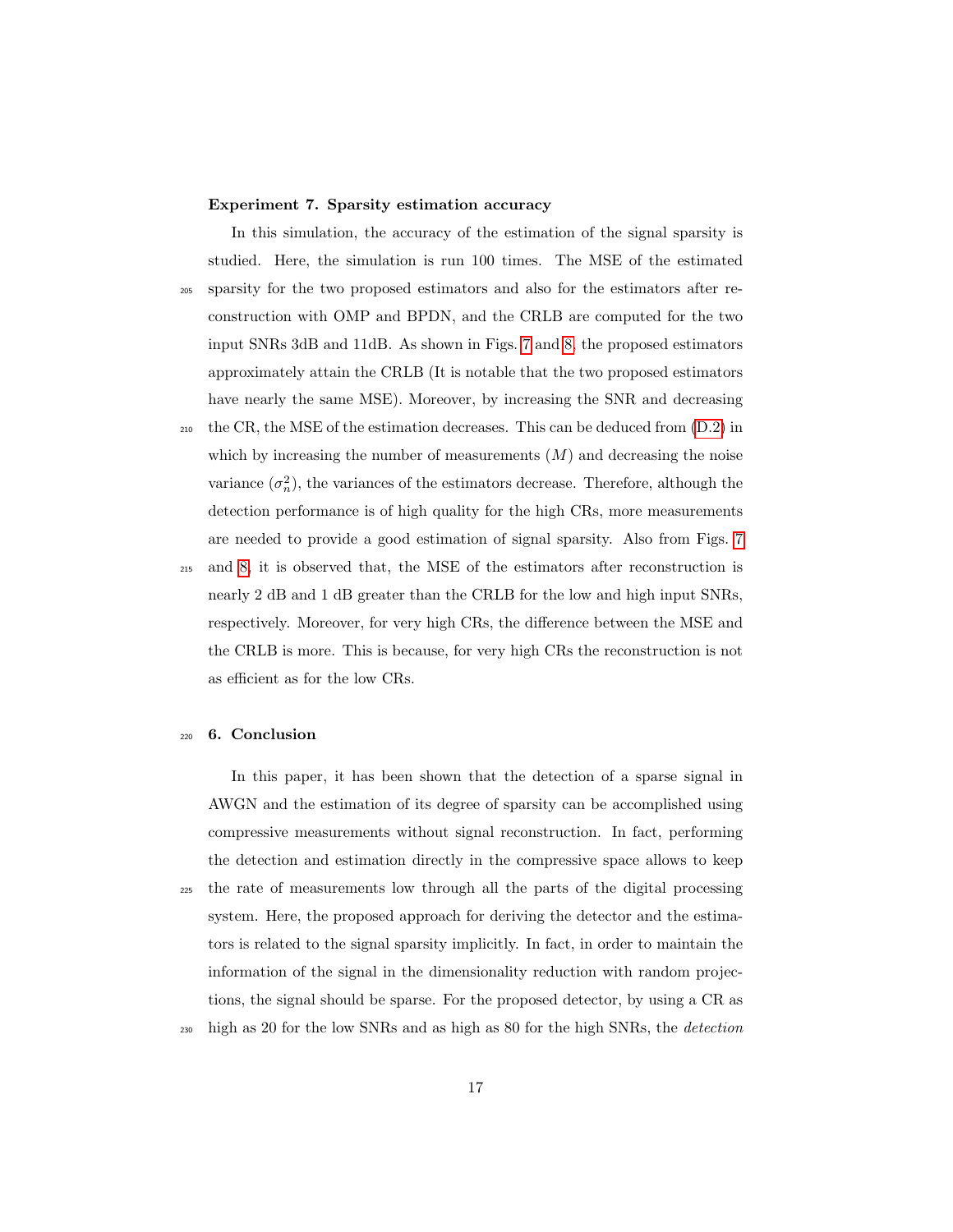

<span id="page-17-0"></span>Figure 7: The mean square error of the estimated sparsity for the two proposed estimators and the CRLB in dB versus the CR for the input SNR 3dB (the low input SNR).



<span id="page-17-1"></span>Figure 8: The mean square error of the estimated sparsity for the two proposed estimators and the CRLB in dB versus the CR for the input SNR 11dB (the high input SNR).

performance is very high (the probability of detection is always near 1). This is in contrast to what is observed in standard detection of sparse signals where, for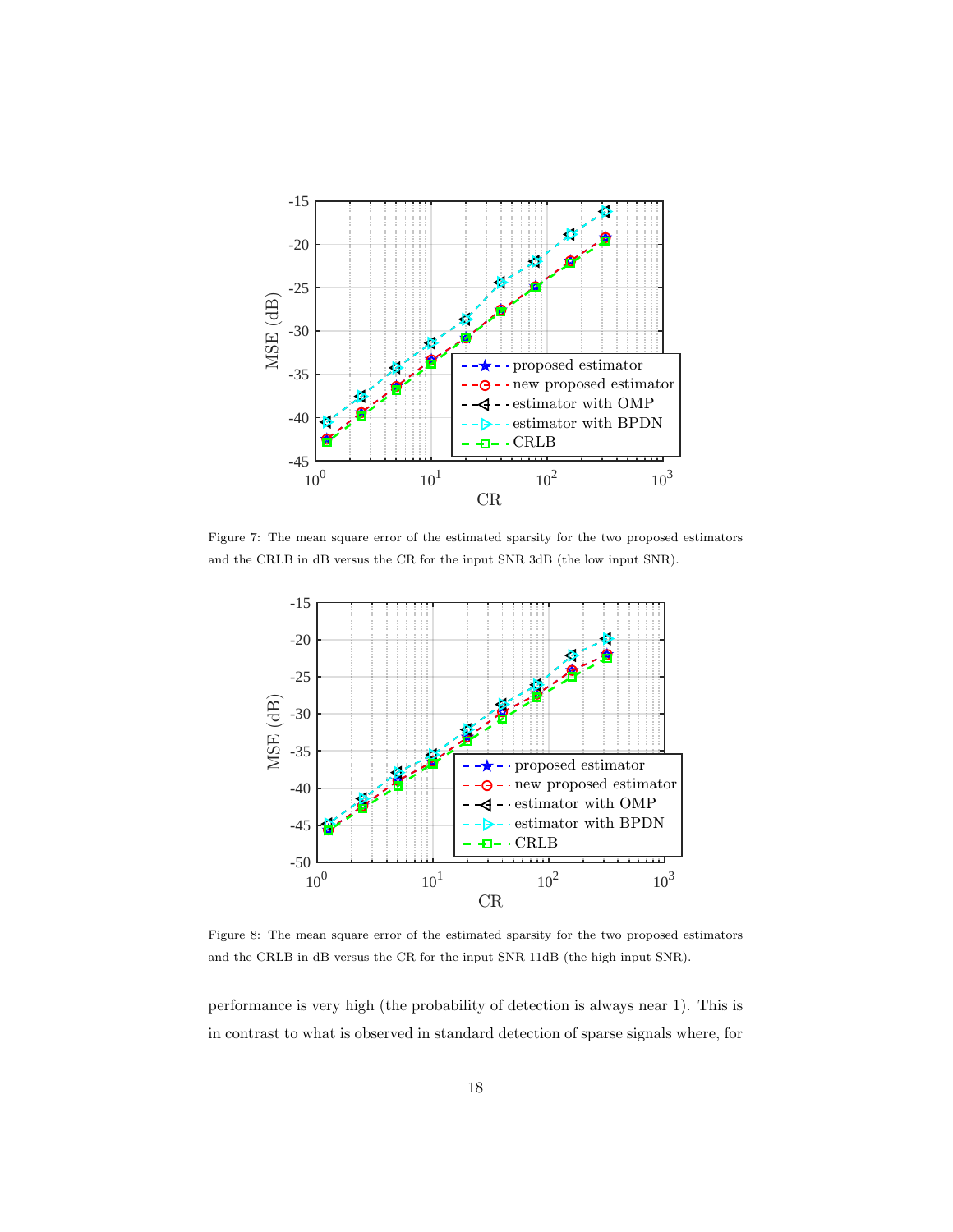both the low and high SNRs, acceptable results are obtained only for the CRs less than 20. Moreover, in regard to the complexity, the presented detector is at

<sup>235</sup> least 2 degrees of magnitude better than the detector after reconstruction. For

the proposed estimators, however, in order to produce an acceptable estimation quality for both the low and high SNRs, a CR less than 20 is needed.

#### <span id="page-18-0"></span>Appendix A. Lyapounov CLT [\[1,](#page-28-4) Section 27]

Suppose that, the sequence of random variables  $\{x_1, x_2, \dots\}$  satisfies the <sup>240</sup> following two conditions:

**Condition 1:** All of these random variables are independent, each with finite mean  $\mu_i$  and variance  $\sigma_i^2$ .

**Condition 2:** For some  $\delta > 0$ :

$$
\lim_{n \to \infty} \frac{1}{s_n^{2+\delta}} \sum_{i=1}^n \mathbb{E}\{|x_i - \mu_i|^{2+\delta}\} = 0,
$$
\n(A.1)

where  $s_n^2 \triangleq \sum_{i=1}^n \sigma_i^2$ .

Then, the sum of  $\frac{x_i - \mu_i}{s_n}$  converges in distribution to a standard normal random variable as  $n$  goes to infinity, i.e.

$$
\frac{1}{s_n} \sum_{i=1}^n (x_i - \mu_i) \to \mathcal{N}(0, 1).
$$
 (A.2)

In practice, it is sufficient to check the second condition for  $\delta = 1$ .

#### <span id="page-18-1"></span><sup>245</sup> Appendix B. Proof of Theorem [1](#page-3-0)

To calculate the LRT, the PDFs of the measurements vector should be found conditioned on the  $H_0$  and  $H_1$  hypotheses. This is done in the following two lemmas.

<span id="page-18-2"></span>**Lemma 1.** The measurements vector distribution conditioned on  $H_0$  is normal  $\mathcal{N}(\mathbf{0}, \sigma_n^2 \mathbf{\Phi} \mathbf{\Phi}^T)$ , i.e.

$$
f(\mathbf{y}|H_0) = \frac{1}{(2\pi\sigma_n^2)^{\frac{M}{2}}|\mathbf{A}|^{\frac{1}{2}}} \exp\left\{-\frac{1}{2\sigma_n^2}\mathbf{y}^T\mathbf{A}^{-1}\mathbf{y}\right\},\tag{B.1}
$$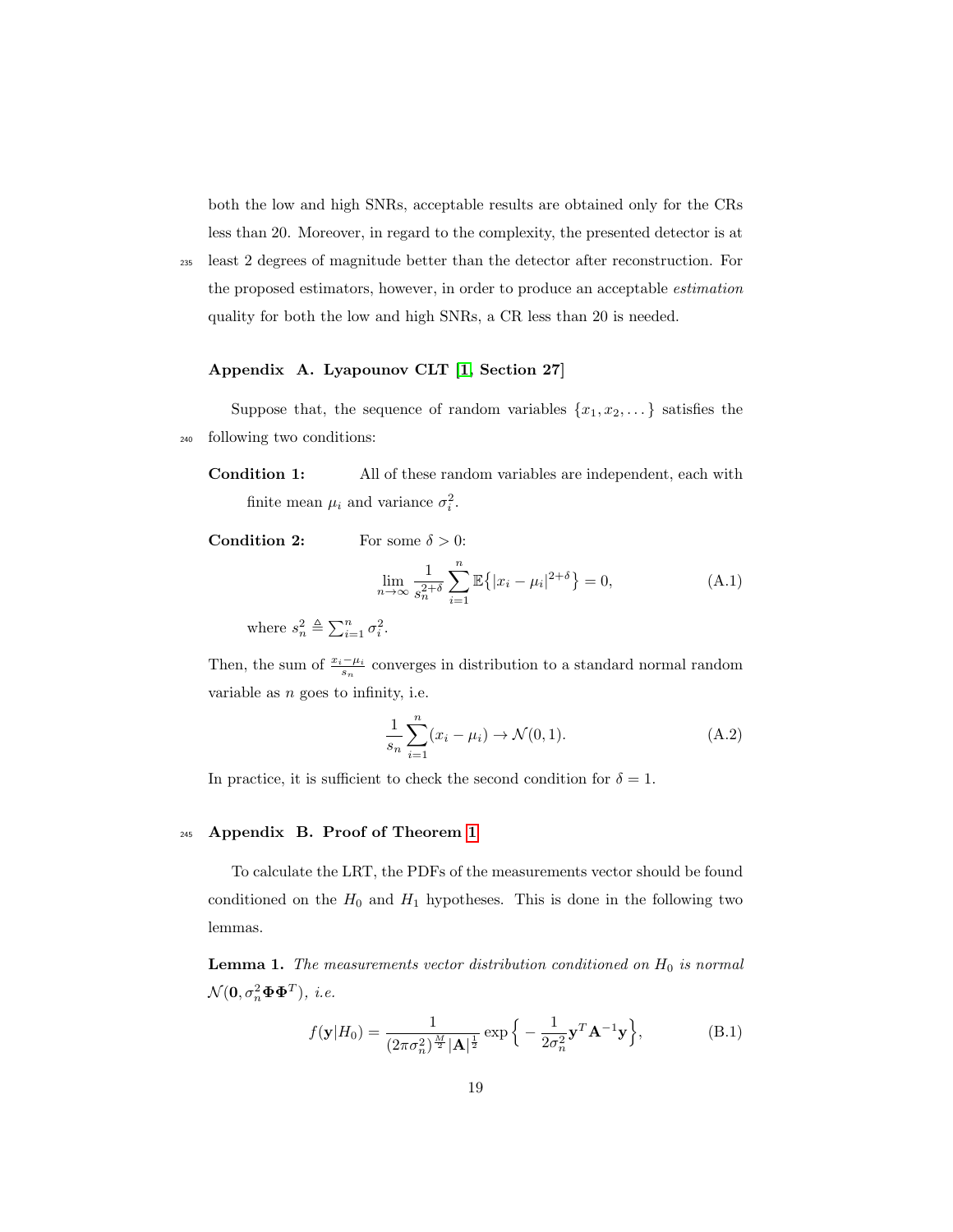where  $\mathbf{A} \triangleq \mathbf{\Phi} \mathbf{\Phi}^T$ .

<sub>250</sub> Proof. Because the noise vector has a normal distribution, the measurements vector distribution conditioned on  $H_0$  is also normal with covariance matrix  $\mathbf{A} = \mathbf{\Phi} \mathbf{\Phi}^T$  [\[9,](#page-29-9) Section 6.2].  $\Box$ 

<span id="page-19-0"></span>**Lemma 2.** If it is assumed that the number of Nyquist samples  $(N)$  is sufficiently large, then the PDF of the measurements vector conditioned on the  $H_1$ hypothesis will be a Gaussian distribution with zero mean and covariance matrix  $(\sigma^2(p) + \sigma_n^2)$ **A** where  $\sigma^2(p) \triangleq p \sigma_{on}^2 + (1-p) \sigma_{off}^2$ , *i.e.* 

$$
f(\mathbf{y}|H_1, p) = \mathcal{N}(\mathbf{0}, (\sigma^2(p) + \sigma_n^2)\mathbf{A}).
$$
 (B.2)

Proof. In order to find the PDF of the measurements vector conditioned on the  $H_1$  hypothesis, i.e.  $f(\mathbf{y}|H_1)$ , at first  $f(\mathbf{z}|H_1)$  where  $\mathbf{z} \triangleq \mathbf{\Phi}$ s should be computed. Let  $z_i$ ,  $i = 1, 2, ..., M$  and  $s_i$ ,  $i = 1, 2, ..., N$  denote the *i*-th element of **z** and **s**, respectively. Then,

$$
z_k = \sum_{i=1}^{N} \phi_{ki} s_i = \sum_{i=1}^{N} t_{ki},
$$
 (B.3)

 $(B.5)$ 

in which  $\phi_{ki}$  stands for the  $(k, i)$ -th element of  $\Phi$ , and  $t_{ki} \triangleq \phi_{ki} s_i$ . The mean and variance of each term in the above summation can be computed as

$$
\mu_{ki} \triangleq \mathbb{E}\{t_{ki}\} = \phi_{ki}\mathbb{E}\{s_i\} = 0
$$
\n
$$
\sigma_{ki}^2 \triangleq \text{var}\{t_{ki}\} = \phi_{ki}^2 \left(p\sigma_{\text{on}}^2 + (1-p)\sigma_{\text{off}}^2\right)
$$
\n(B.4)

$$
=\phi_{ki}^2\sigma^2(p),
$$

where  $\sigma^2(p) \triangleq p \sigma_{\text{on}}^2 + (1-p) \sigma_{\text{off}}^2$ .

It is now verified that the random variables  $t_{ki}$  fulfill both conditions of Lyapounov CLT theorem (expressed in [Appendix A\)](#page-18-0):  $\{t_{ki}\}_{i=1}^N$  are independent because  $\{s_i\}_{i=1}^N$  are independent, moreover, for each i, the mean and variance of  $t_{ki}$  are finite (condition 1). By defining  $x_{nk}$  as  $x_{nk}^2 \triangleq \sum_{i=1}^n \sigma_{ki}^2$  for each  $n = 1, 2, \ldots$ , it can be verified that for  $\delta = 1$ , condition 2 is satisfied, i.e.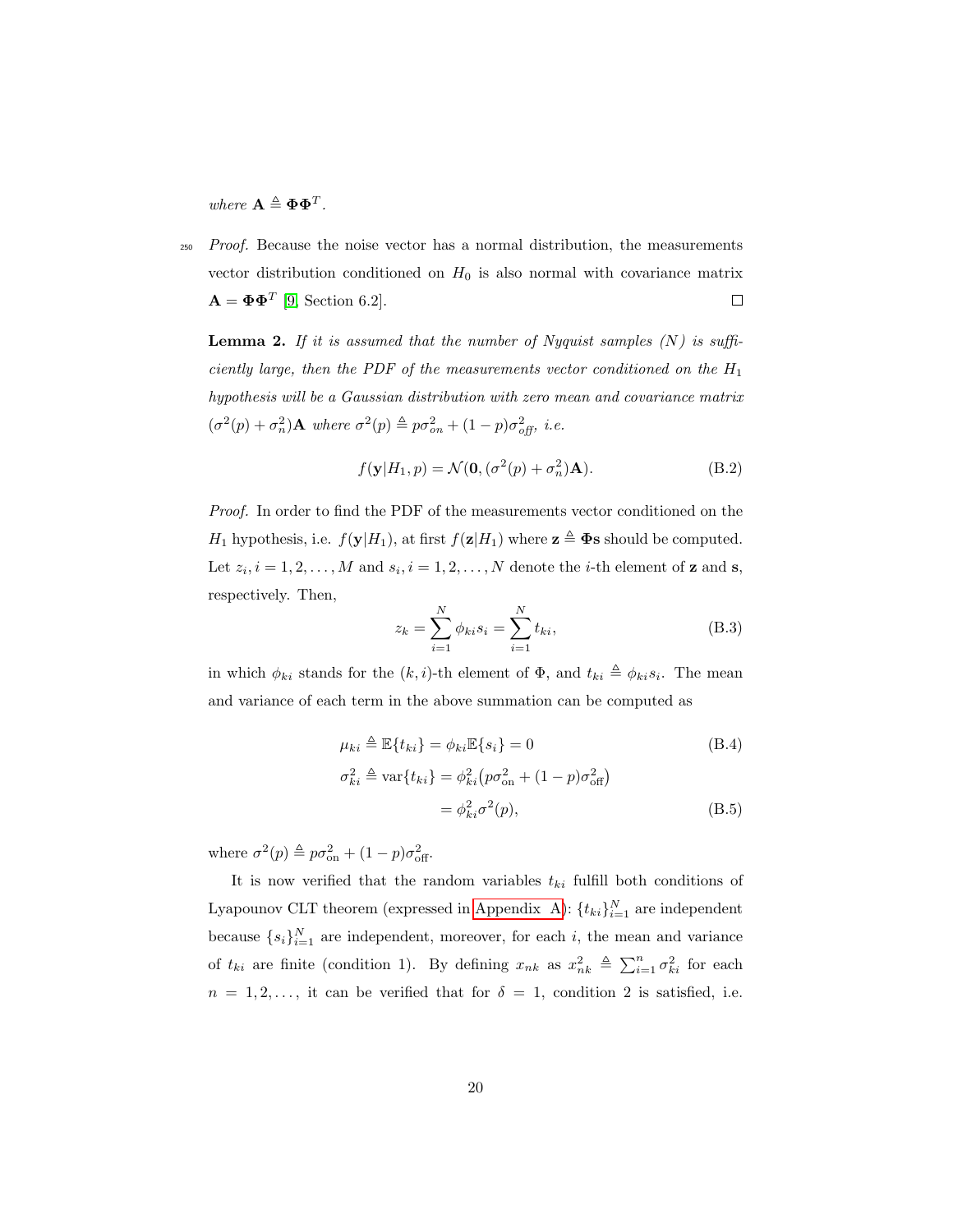$$
\lim_{n \to \infty} \frac{1}{x_{nk}^{2+\delta}} \sum_{i=1}^{n} \mathbb{E} \{ |t_{ki} - \mu_{ki}|^{2+\delta} \} = 0.
$$
 In other words, for  $\delta = 1$ ,  

$$
\mathbb{E} \{ |t_{ki} - \mu_{ki}|^{2+\delta} \} = |\phi_{ki}|^{3} \mathbb{E} \{ |s_i|^{3} \}
$$

$$
= 2\sqrt{\frac{2}{\pi}} |\phi_{ki}|^{3} (p\sigma_{\text{on}}^{3} + (1-p)\sigma_{\text{off}}^{3}), \tag{B.6}
$$

where the third order moments of normal random variables have been calculated using [\[9,](#page-29-9) Section 5.4]. Therefore

$$
\lim_{n \to \infty} \frac{1}{x_{nk}^{2+\delta}} \sum_{i=1}^{n} \mathbb{E}\{|t_{ki} - \mu_{ki}|^{2+\delta}\}\n= 2\sqrt{\frac{2}{\pi}} \frac{p\sigma_{\text{on}}^3 + (1-p)\sigma_{\text{off}}^3}{\sigma^3(p)} \lim_{n \to \infty} \frac{\sum_{i=1}^{n} |\phi_{ki}|^3}{\left(\sum_{i=1}^{n} |\phi_{ki}|^2\right)^{\frac{3}{2}}}\n\tag{B.7}
$$

$$
=2\sqrt{\frac{2}{\pi}}\frac{p\sigma_{\text{on}}^3 + (1-p)\sigma_{\text{off}}^3}{\sigma^3(p)}\lim_{n \to \infty} \frac{n\left(2\sqrt{\frac{2}{\pi}}\right)}{n^{\frac{3}{2}}} = 0,\tag{B.8}
$$

where the law of large numbers (LLN) [\[9,](#page-29-9) Section 7.4] has been used for the <sup>255</sup> calculation of the limit in the above equation.

Since the two conditions of the Lyapounov CLT are satisfied, the sum of  $\frac{t_{ki}-\mu_{ki}}{x_{nk}}$  converges in distribution to a standard normal random variable as n goes to infinity which means that  $\sum_{i=1}^{n} t_{ki} \xrightarrow{n \to \infty} \mathcal{N}(0, x_{nk}^2)$ . Therefore, from the assumption that  $N$  is sufficiently large, we have

$$
\lim_{n \to \infty} \sum_{i=1}^{n} t_{ki} \approx \sum_{i=1}^{N} t_{ki} = z_k,
$$
\n(B.9)

and

$$
p(z_k) = \mathcal{N}(0, x_{Nk}^2),\tag{B.10}
$$

in which

$$
x_{Nk}^2 \triangleq \sum_{i=1}^N \sigma_{ki}^2 = \sigma^2(p) \sum_{i=1}^N \phi_{ki}^2 = \sigma^2(p) \|\mathbf{\Phi}_k\|^2,
$$
 (B.11)

and  $\mathbf{\Phi}_k^T$  is the k-th row of  $\mathbf{\Phi}$ . Since each  $z_k$  is a normal random variable, the vector z has a jointly normal distribution. Therefore, in order to derive its PDF, it is enough to find its mean vector and covariance matrix as

$$
\mathbb{E}\{z_k\} = \sum_{i=1}^N \mathbb{E}\{t_{ki}\} = 0 \quad \text{for} \quad k = 1, ..., M
$$

$$
\Rightarrow \mathbb{E}\{\mathbf{z}\} = \mathbf{0}, \tag{B.12}
$$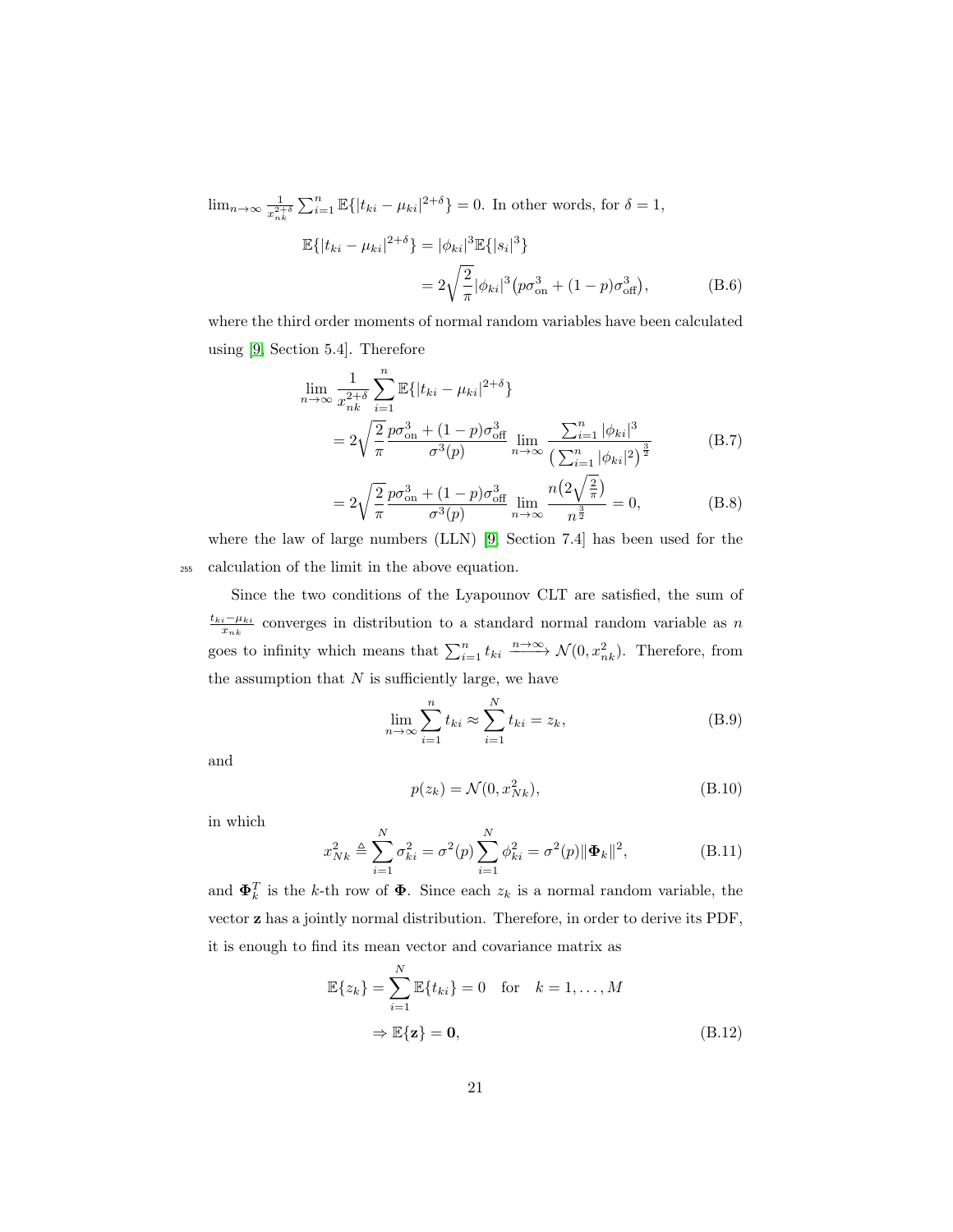<span id="page-21-2"></span>
$$
\mathbf{R} = [r_{jl}]_{M \times M} \triangleq \text{cov}\{\mathbf{z}\} = \mathbb{E}\{\mathbf{z}\mathbf{z}^T\},\tag{B.13}
$$

where

<span id="page-21-1"></span>and

$$
r_{jl} = \mathbb{E}\{z_j z_l\} = \sum_{i=1}^{N} \sum_{u=1}^{N} \phi_{ji} \phi_{lu} \mathbb{E}\{s_i s_u\}
$$
  
= 
$$
\sum_{i=1}^{N} \sum_{u=1}^{N} \phi_{ji} \phi_{lu} \sigma^2(p) \delta(i-u) = \sigma^2(p) \Phi_j^T \Phi_l,
$$
 (B.14)

in which  $\delta$  is the Kronecker delta function.

From [\(B.13\)](#page-21-1) and [\(B.14\)](#page-21-2), it can be deduced that  $\mathbf{R} = \sigma^2(p)\mathbf{A}$ , which means that  $p(\mathbf{z}|H_1) = \mathcal{N}(\mathbf{0}, \sigma^2(p)\mathbf{A})$ . Conditioned on  $H_1$ ,  $\mathbf{y} = \mathbf{z} + \mathbf{\Phi}\mathbf{n}$ . As z and n are independent of each other and both are normal with zero mean, y is also normal with zero mean, and covariance matrix  $\text{cov}\{\mathbf{y}\} = \text{cov}\{\mathbf{z}\} + \text{cov}\{\mathbf{\Phi}\mathbf{n}\} =$  $\sigma^2(p)$ **A** +  $\sigma_n^2$ **A** =  $(\sigma^2(p) + \sigma_n^2)$ **A**. Therefore,  $f(\mathbf{y}|H_1, p)$  will be [\[9,](#page-29-9) Section 6.2]

$$
f(\mathbf{y}|H_1, p) = \frac{1}{\left(2\pi(\sigma_n^2 + \sigma^2(p))\right)^{\frac{M}{2}} |\mathbf{A}|^{\frac{1}{2}}}
$$
  
× exp $\left\{-\frac{1}{2(\sigma_n^2 + \sigma^2(p))}\mathbf{y}^T \mathbf{A}^{-1} \mathbf{y}\right\}.$  (B.15)

From Lemma [1](#page-18-2) and Lemma [2,](#page-19-0) the LLRT can be computed as

$$
\begin{split} \text{LLRT}(\mathbf{y}|p) &= \ln\left(\frac{f(\mathbf{y}|H_1, p)}{f(\mathbf{y}|H_0)}\right) \\ &= \ln\left(\left(\frac{\sigma_n^2}{\sigma_n^2 + \sigma^2(p)}\right)^{\frac{M}{2}} \\ &\times \exp\left\{\left(\frac{1}{2\sigma_n^2} - \frac{1}{2(\sigma_n^2 + \sigma^2(p))}\right) \mathbf{y}^T \mathbf{A}^{-1} \mathbf{y}\right\}\right) \\ &= \frac{M}{2} \ln\left(\frac{\sigma_n^2}{\sigma_n^2 + \sigma^2(p)}\right) + \frac{\sigma^2(p)}{2\sigma_n^2(\sigma_n^2 + \sigma^2(p))} \mathbf{y}^T \mathbf{A}^{-1} \mathbf{y} \underset{H_0}{\geq} \frac{p_0}{1 - p_0}. \end{split} \tag{B.16}
$$

## <span id="page-21-0"></span>Appendix C. Proof of Theorem [2](#page-6-4)

As derived in [\(6\)](#page-4-2), the output statistic for GLRT is

$$
t = \frac{1}{M\sigma_n^2} \mathbf{y}^T \mathbf{A}^{-1} \mathbf{y} - \ln(\mathbf{y}^T \mathbf{A}^{-1} \mathbf{y}).
$$
 (C.1)

22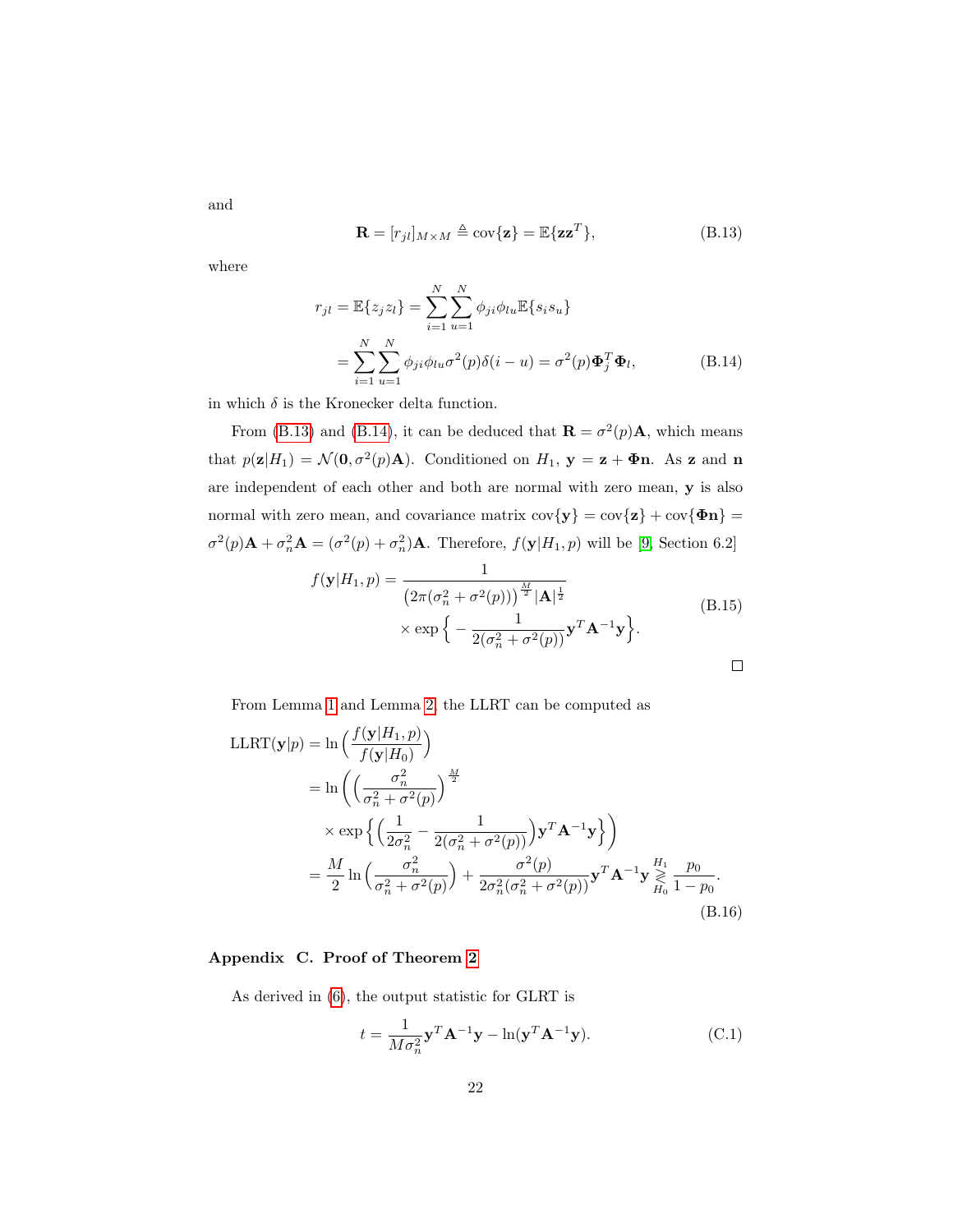If the input SNR is sufficiently high,  $y^T A^{-1}y$  is large. Hence, in the above equation, the first term is dominant. Therefore, it can be written as

$$
t \approx \frac{1}{M\sigma_n^2} \mathbf{y}^T \mathbf{A}^{-1} \mathbf{y} = \frac{1}{M\sigma_n^2} (\Phi(\mathbf{s} + \mathbf{n}))^T \mathbf{A}^{-1} \Phi(\mathbf{s} + \mathbf{n})
$$
  

$$
= \frac{1}{M\sigma_n^2} ((\Phi \mathbf{s})^T \mathbf{A}^{-1} \Phi \mathbf{s} + 2(\Phi \mathbf{s})^T \mathbf{A}^{-1} \Phi \mathbf{n})
$$
  

$$
+ (\Phi \mathbf{n})^T \mathbf{A}^{-1} \Phi \mathbf{n}).
$$
 (C.2)

In the above equation, the signal term is  $\frac{1}{M\sigma_n^2}(\Phi s)^T \mathbf{A}^{-1} \Phi s$  and the noise term is  $\frac{1}{M\sigma_n^2} (2(\Phi s)^T \mathbf{A}^{-1} \Phi \mathbf{n} + (\Phi \mathbf{n})^T \mathbf{A}^{-1} \Phi \mathbf{n}).$  Therefore, the signal power (SP) is

<span id="page-22-0"></span>
$$
SP = \mathbb{E}\left\{\frac{1}{M\sigma_n^2}(\boldsymbol{\Phi}s)^T \mathbf{A}^{-1} \boldsymbol{\Phi}s\right\}
$$
  
=  $\frac{\sigma^2(p)}{M\sigma_n^2} \mathbb{E}\left\{\frac{1}{\sigma^2(p)} \mathbf{z}^T \mathbf{A}^{-1} \mathbf{z}\right\},$  (C.3)

in which  $\mathbf{z} \triangleq \mathbf{\Phi} \mathbf{s}$ . If  $\mathbf{x}_{K\times1}$  is  $\mathcal{N}(\mathbf{0}, \mathbf{\Sigma})$ , then  $\mathbf{x}^T \mathbf{\Sigma}^{-1} \mathbf{x}$  has a chi-square distribution with K degrees of freedom denoted by  $\chi^2(x,K)$  [\[10\]](#page-29-10). It is shown in [Appendix B](#page-18-1) that  $p(\mathbf{z}) = \mathcal{N}(\mathbf{0}, \sigma^2(p)\mathbf{A})$ . Therefore,  $\frac{1}{\sigma^2(p)}\mathbf{z}^T\mathbf{A}^{-1}\mathbf{z}$  has a chisquare distribution with  $M$  degrees of freedom. The mean and variance of a random variable  $c$  having a chi-square distribution with  $m$  degrees of freedom are [\[9,](#page-29-9) Section 5.5]

$$
\mathbb{E}\{c\} = m,\tag{C.4}
$$

<span id="page-22-4"></span><span id="page-22-3"></span><span id="page-22-2"></span><span id="page-22-1"></span>
$$
\sigma_c^2 = 2m.\tag{C.5}
$$

Hence, [\(C.3\)](#page-22-0) can be computed as

$$
SP = \frac{\sigma^2(p)}{M\sigma_n^2}M = \frac{\sigma^2(p)}{\sigma_n^2}.
$$
\n(C.6)

Moreover, the noise power (NP) can be calculated as

$$
NP = \frac{1}{M\sigma_n^2} \left( 2\mathbb{E}\{(\mathbf{\Phi}\mathbf{s})^T \mathbf{A}^{-1} \mathbf{\Phi}\mathbf{n}\} + \mathbb{E}\{(\mathbf{\Phi}\mathbf{n})^T \mathbf{A}^{-1} \mathbf{\Phi}\mathbf{n}\} \right).
$$
\n(C.7)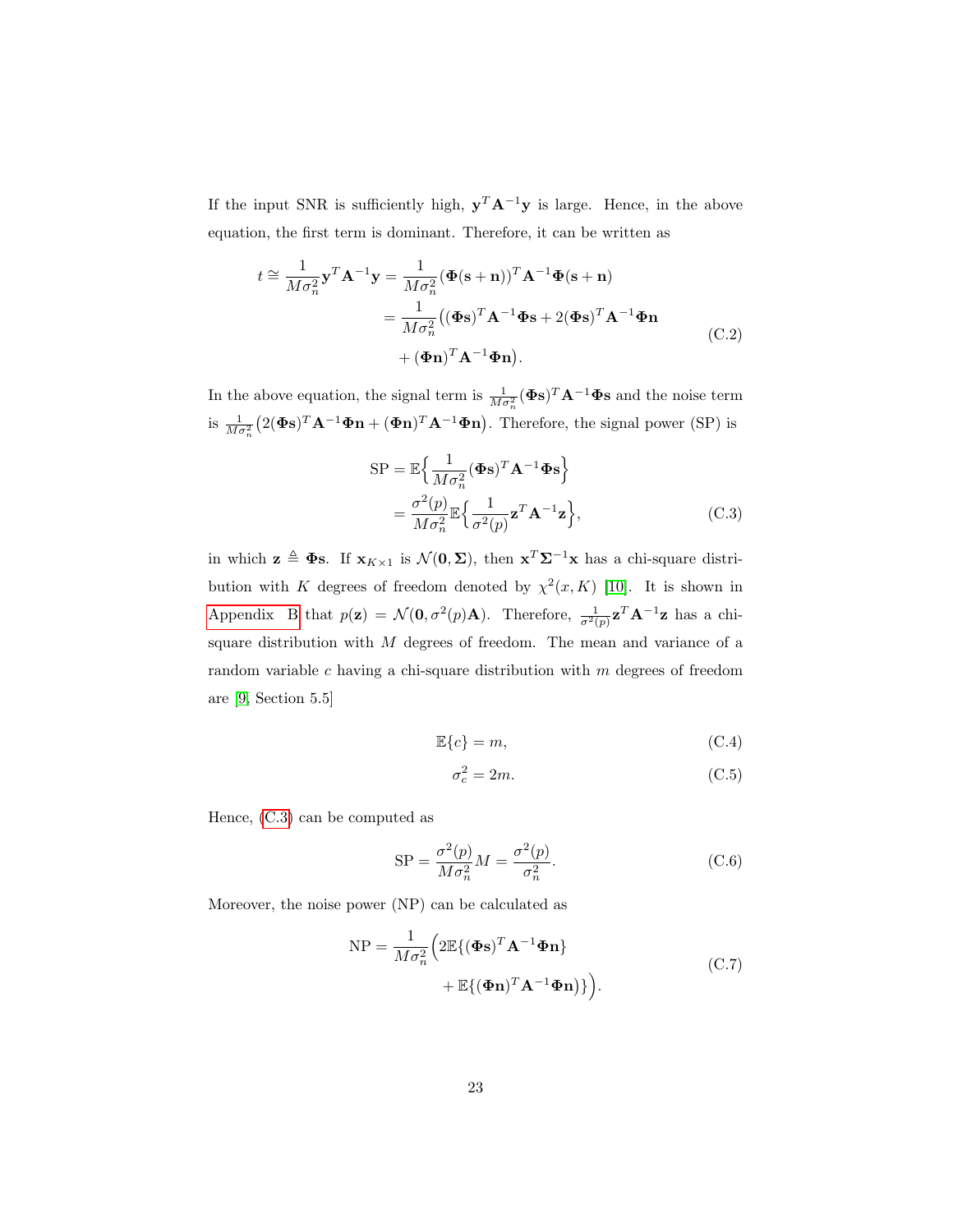In the above equation, two expectations should be computed. The first expectation  $(E_1)$  can be calculated as

$$
\mathbf{E}_1 = \mathbb{E}\{(\mathbf{\Phi}\mathbf{s})^T \mathbf{A}^{-1} \mathbf{\Phi}\mathbf{n}\}
$$
  
=  $\mathbb{E}\{\mathbf{s}^T\} \mathbf{\Phi}^T \mathbf{A}^{-1} \mathbf{\Phi} \mathbb{E}\{\mathbf{n}\} = 0.$  (C.8)

For computing the second expectation in  $(C.7)$ , that we denote by  $E_2$ , it should be noted that  $p(\Phi n) = \mathcal{N}(0, \sigma_n^2 \mathbf{A})$ . Therefore,  $\frac{1}{\sigma_n^2}(\Phi n)^T \mathbf{A}^{-1} \Phi n$  has a chisquare distribution with  $M$  degrees of freedom [\[10\]](#page-29-10). Hence, from [\(C.4\)](#page-22-2),  $E_2$  can be computed as

$$
E_2 = \mathbb{E}\left\{(\boldsymbol{\Phi}\mathbf{n})^T \mathbf{A}^{-1} \boldsymbol{\Phi}\mathbf{n}\right\}
$$
  
=  $M\sigma_n^2$ . (C.9)

The total noise power will be

<span id="page-23-1"></span>
$$
NP = 1.
$$
 (C.10)

From [\(C.6\)](#page-22-3) and [\(C.10\)](#page-23-1), it can be concluded that the SNR at the threshold comparison is

$$
SNR_{\text{det}} \triangleq \frac{SP}{NP} = \frac{\sigma^2(p)}{\sigma_n^2},\tag{C.11}
$$

which is the same as the input SNR in [\(15\)](#page-6-5).

## <span id="page-23-0"></span><sup>260</sup> Appendix D. Proof of Theorem [3](#page-7-0)

It was shown in Section [2](#page-2-0) that  $p(\mathbf{y}) = \mathcal{N}(\mathbf{0}, (\sigma^2(p) + \sigma_n^2)\mathbf{A})$ . Therefore,  $\frac{1}{\sigma^2(p)+\sigma_n^2} \mathbf{y}^T \mathbf{A}^{-1} \mathbf{y}$  has a chi-square distribution with M degrees of freedom [\[10\]](#page-29-10). In the following equations, [\(C.4\)](#page-22-2) and [\(C.5\)](#page-22-4) have been used.

In order to evaluate the estimator performance, it should be noted that it is unbiasd because,

<span id="page-23-2"></span>
$$
\mathbb{E}\{\hat{p}\} = \frac{1}{\sigma_{\text{on}}^2 - \sigma_{\text{off}}^2} \left(\frac{1}{M} \mathbb{E}\{\mathbf{y}^T \mathbf{A}^{-1} \mathbf{y}\} - \sigma_n^2 - \sigma_{\text{off}}^2\right)
$$

$$
= \frac{1}{\sigma_{\text{on}}^2 - \sigma_{\text{off}}^2} \left(\frac{1}{M} (\sigma^2(p) + \sigma_n^2) M - \sigma_n^2 - \sigma_{\text{off}}^2\right)
$$

$$
= \frac{\sigma^2(p) - \sigma_{\text{off}}^2}{\sigma_{\text{on}}^2 - \sigma_{\text{off}}^2} = p. \tag{D.1}
$$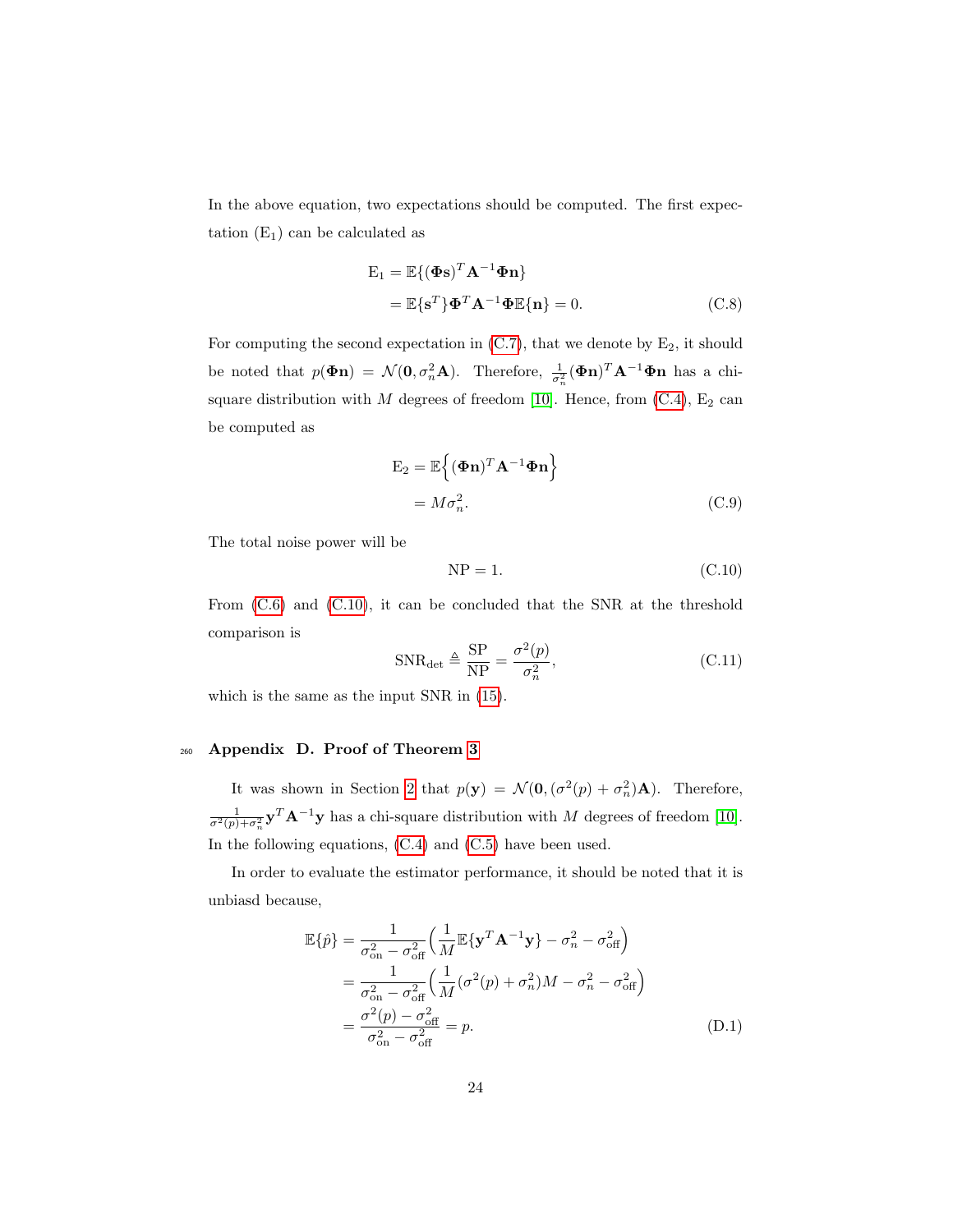In what follows, the variance of the estimator is computed.

$$
\sigma_{\hat{p}}^{2} = \mathbb{E}\{\hat{p}^{2}\} - p^{2}
$$
\n
$$
= \frac{1}{(\sigma_{\text{on}}^{2} - \sigma_{\text{off}}^{2})^{2}} \Big(\frac{1}{M^{2}} \mathbb{E}\{(\mathbf{y}^{T} \mathbf{A}^{-1} \mathbf{y})^{2}\} + (\sigma_{n}^{2} + \sigma_{\text{off}}^{2})^{2}
$$
\n
$$
- \frac{2}{M}(\sigma_{n}^{2} + \sigma_{\text{off}}^{2}) \mathbb{E}\{\mathbf{y}^{T} \mathbf{A}^{-1} \mathbf{y}\}\Big) - p^{2}
$$
\n
$$
= \frac{1}{(\sigma_{\text{on}}^{2} - \sigma_{\text{off}}^{2})^{2}} \Big(\frac{(\sigma^{2}(p) + \sigma_{n}^{2})^{2}}{M^{2}} (M^{2} + 2M) + (\sigma_{n}^{2} + \sigma_{\text{off}}^{2})^{2}
$$
\n
$$
- \frac{2}{M}(\sigma_{n}^{2} + \sigma_{\text{off}}^{2}) (\sigma^{2}(p) + \sigma_{n}^{2})M\Big) - p^{2}
$$
\n
$$
= \frac{1}{(\sigma_{\text{on}}^{2} - \sigma_{\text{off}}^{2})^{2}} \Big((\sigma^{2}(p) + \sigma_{n}^{2})^{2} + (\sigma_{n}^{2} + \sigma_{\text{off}}^{2})^{2}
$$
\n
$$
- 2(\sigma_{n}^{2} + \sigma_{\text{off}}^{2}) (\sigma^{2}(p) + \sigma_{n}^{2})
$$
\n
$$
+ \frac{2}{M}(\sigma^{2}(p) + \sigma_{n}^{2})^{2}\Big) - p^{2}
$$
\n
$$
= \frac{1}{(\sigma_{\text{on}}^{2} - \sigma_{\text{off}}^{2})^{2}} \Big(\Big((\sigma^{2}(p) + \sigma_{n}^{2}) - (\sigma_{n}^{2} + \sigma_{\text{off}}^{2})\Big)^{2}
$$
\n
$$
+ \frac{2}{M}(\sigma^{2}(p) + \sigma_{n}^{2})^{2}\Big) - p^{2}
$$
\n
$$
= \frac{1}{(\sigma_{\text{on}}^{2} - \sigma_{\text{off}}^{2})^{2}} \Big((\sigma^{2}(p) - \sigma_{\text{off}}^{2})^{2
$$

In order to evaluate the performance of the estimator, the CRLB can be found. Here, the observation is  $y = \Phi(s + n)$  and the parameter to be estimated is p. From the CRLB theorem [\[5,](#page-28-5) Section 3.4], the PDF  $f(\mathbf{y}; p)$  must satisfy the regularity condition

<span id="page-24-1"></span><span id="page-24-0"></span>
$$
\mathbb{E}\left\{\frac{\partial \ln f(\mathbf{y};p)}{\partial p}\right\} = 0 \quad \text{for all} \quad p,
$$
\n(D.3)

where the expectation is taken with respect to  $f(\mathbf{y};p)$ . Here,  $f(\mathbf{y};p) = \mathcal{N}(\mathbf{0}, (\sigma^2(p) +$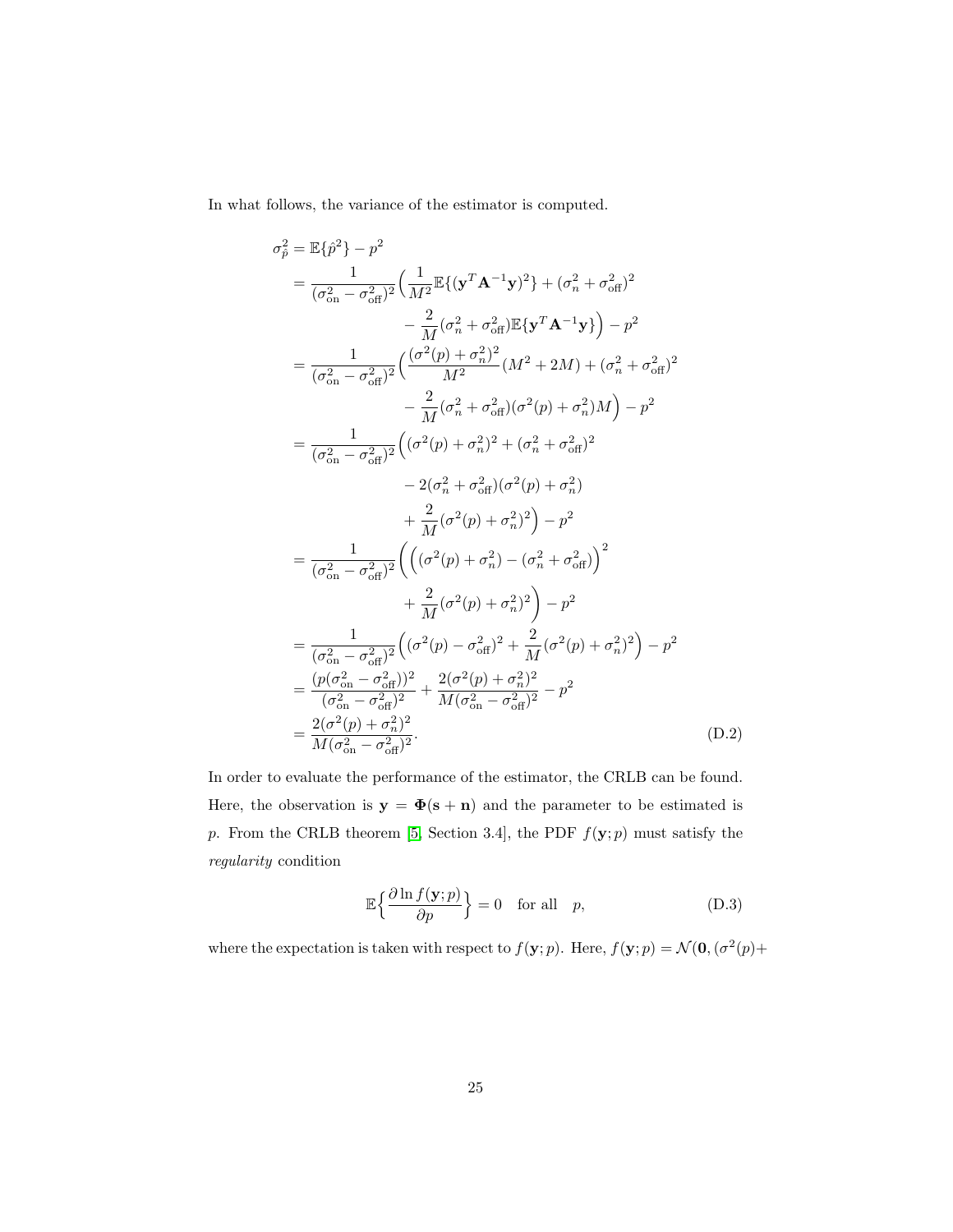$\sigma_n^2$  **A**) where  $\sigma^2(p)$  is a function of p. Therefore

$$
\ln f(\mathbf{y};p) = \ln \left( \frac{1}{\left(2\pi(\sigma^2(p) + \sigma_n^2)\right)^{\frac{M}{2}} |\mathbf{A}|^{\frac{1}{2}}} \times \exp \left\{-\frac{1}{2(\sigma^2(p) + \sigma_n^2)} \mathbf{y}^T \mathbf{A}^{-1} \mathbf{y}\right\}\right)
$$

$$
= -\frac{M}{2} \ln(2\pi) - \frac{M}{2} \ln(\sigma^2(p) + \sigma_n^2) - \frac{1}{2} \ln |\mathbf{A}|
$$

$$
- \frac{1}{2(\sigma^2(p) + \sigma_n^2)} \mathbf{y}^T \mathbf{A}^{-1} \mathbf{y}.
$$
(D.4)

Taking the first derivative

$$
\frac{\partial \ln f(\mathbf{y}; p)}{\partial p} = \frac{\partial \ln f(\mathbf{y}; p)}{\partial \sigma^2(p)} \frac{\partial \sigma^2(p)}{\partial p}
$$

$$
= \left( -\frac{M}{2(\sigma^2(p) + \sigma_n^2)} + \frac{1}{2(\sigma^2(p) + \sigma_n^2)^2} \mathbf{y}^T \mathbf{A}^{-1} \mathbf{y} \right) \qquad (D.5)
$$

$$
\times (\sigma_{on}^2 - \sigma_{off}^2).
$$

Subsequently, taking the expectation

$$
\mathbb{E}\left\{\frac{\partial \ln f(\mathbf{y};p)}{\partial p}\right\}
$$
  
=  $(\sigma_{\text{on}}^2 - \sigma_{\text{off}}^2)\left(-\frac{M}{2(\sigma^2(p) + \sigma_n^2)} + \frac{M}{2(\sigma^2(p) + \sigma_n^2)}\right) = 0.$  (D.6)

Hence,  $f(\mathbf{y}; p)$  satisfies the *regularity* condition [\(D.3\)](#page-24-1). Then the CRLB is <sub>265</sub>  $-1/\mathbb{E} \{\partial^2 \ln f(\mathbf{y};p)/\partial p^2\}$ . The derivative is evaluated at the true value of p and the expectation is taken with respect to  $f(\mathbf{y}; p)$ .

Taking the second derivative

$$
\frac{\partial^2 \ln f(\mathbf{y}; p)}{\partial p^2} = \frac{\partial}{\partial \sigma^2(p)} \left( \frac{\partial \ln f(\mathbf{y}; p)}{\partial p} \right) \frac{\partial \sigma^2(p)}{\partial p}
$$
  
= 
$$
\left( \frac{M}{2(\sigma^2(p) + \sigma_n^2)^2} - \frac{1}{(\sigma^2(p) + \sigma_n^2)^3} \mathbf{y}^T \mathbf{A}^{-1} \mathbf{y} \right)
$$
  

$$
\times (\sigma_{\text{on}}^2 - \sigma_{\text{off}}^2)^2.
$$
 (D.7)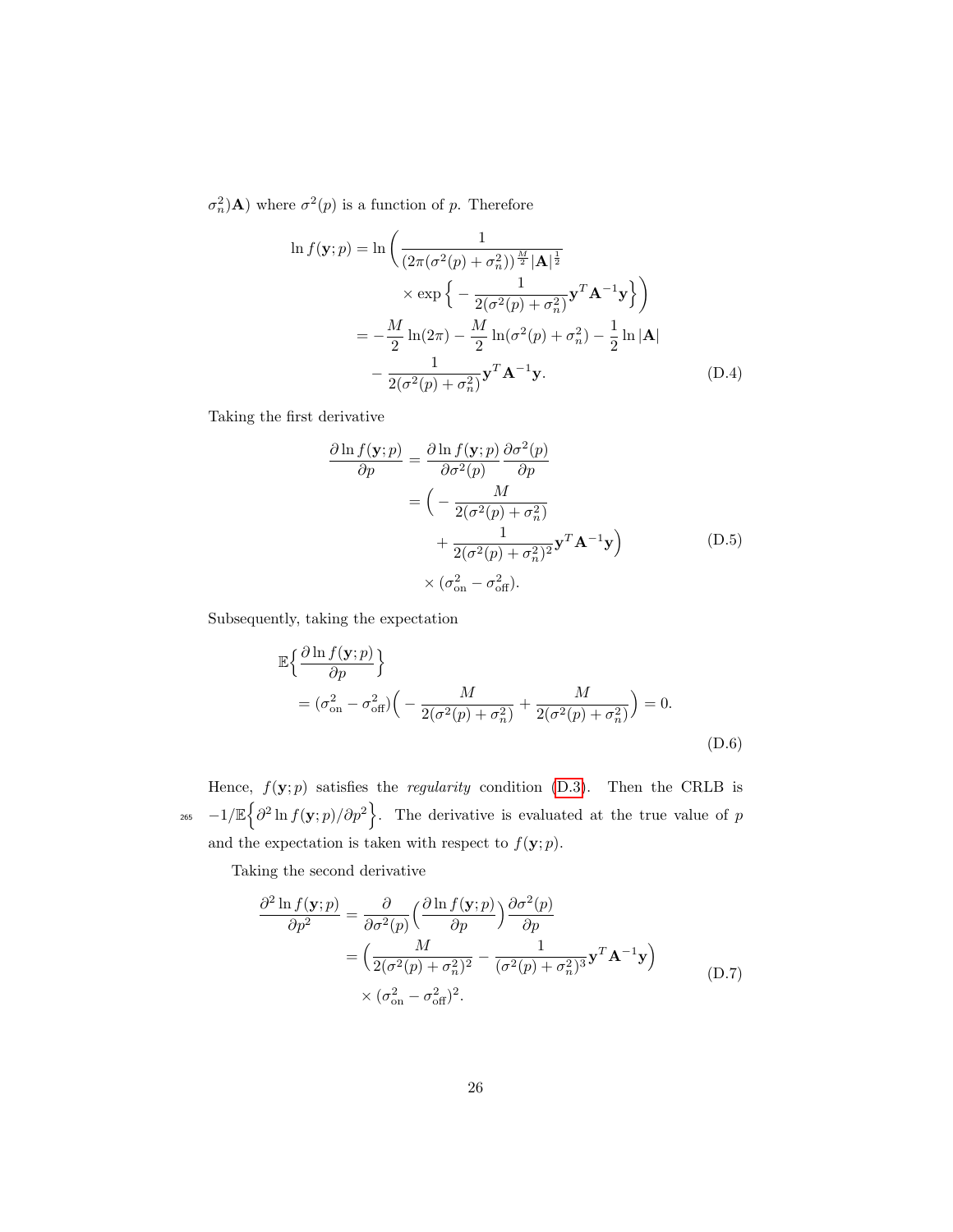Subsequently, taking the expectation of the above equation

<span id="page-26-1"></span>
$$
\mathbb{E}\left\{\frac{\partial^2 \ln f(\mathbf{y}; p)}{\partial p^2}\right\} = (\sigma_{\text{on}}^2 - \sigma_{\text{off}}^2)^2 \left(\frac{M}{2(\sigma^2(p) + \sigma_n^2)^2} - \frac{M}{(\sigma^2(p) + \sigma_n^2)^2}\right)
$$

$$
= -\frac{M(\sigma_{\text{on}}^2 - \sigma_{\text{off}}^2)^2}{2(\sigma^2(p) + \sigma_n^2)^2}.
$$
(D.8)

Therefore, the CRLB is  $\frac{2(\sigma^2(p)+\sigma_n^2)^2}{M(\sigma^2-\sigma_n^2)^2}$  $\frac{2(\sigma(p)+\sigma_n)}{M(\sigma_{\rm on}^2-\sigma_{\rm off}^2)^2}$  which is the same as [\(D.2\)](#page-24-0). This indicates that the proposed estimator attains the CRLB, that is, it is an efficient estimator.

270 Note that the CRLB can be rewritten in terms of  $\sigma_{\eta}^2$  and  $\sigma_{\Delta}^2$ , previously defined in Section [4,](#page-6-1) as CRLB =  $\frac{2}{M} \left( \frac{\sigma_{\eta}^2}{\sigma_{\Delta}^2} + p \right)^2$ .

## <span id="page-26-0"></span>Appendix E. A new estimator for the sparsity degree guaranteed to be less than 1

As it was stated in Section [4,](#page-6-1) there is no guarantee that the estimator pro-275 posed in [\(17\)](#page-6-3)  $(\hat{p})$  is less than 1. Therefore, here a new estimator is proposed that is guaranteed to be less than 1 but it is shown that the new estimator does not attain the CRLB. Nevertheless, the variance of the estimator is very close to the CRLB.

The new estimator is proposed as  $\hat{p}_{new} = \frac{\min\{1,\hat{p}\}-1+\alpha}{\alpha}$  where  $\alpha$  is the prob-280 ability that  $\hat{p} \leq 1$ , i.e.  $\alpha \triangleq \mathbb{P}\{\hat{p} \leq 1\}$ . It is obvious that  $\hat{p}_{new}$  is less than 1, since  $\min\{1,\hat{p}\}\$ is less than 1.

At first,  $\alpha$  should be computed as

$$
\alpha = \mathbb{P}\{\hat{p} \le 1\} = \mathbb{P}\Big\{\frac{1}{\sigma^2(p) + \sigma_n^2} \mathbf{y}^T \mathbf{A}^{-1} \mathbf{y} \le M \frac{\sigma_{\text{on}}^2 + \sigma_n^2}{\sigma^2(p) + \sigma_n^2}\Big\}.
$$
 (E.1)

As it was stated in [Appendix D,](#page-23-0)  $\frac{1}{\sigma^2(p)+\sigma_n^2}$  $\mathbf{y}^T \mathbf{A}^{-1} \mathbf{y}$  has a chi-square distribution with  $M$  degrees of freedom. Hence,

$$
\alpha = F\left(M \frac{\sigma_{\text{on}}^2 + \sigma_n^2}{\sigma^2(p) + \sigma_n^2}, M\right),\tag{E.2}
$$

where  $F(x, M)$  is the CDF of a chi-square random variable with M degrees of freedom. For the selected parameters as  $M = 66$ ,  $\sigma_{\text{on}} = 1$ ,  $p = 0.1$ ,  $\sigma_{\text{off}} = 0.1$ ,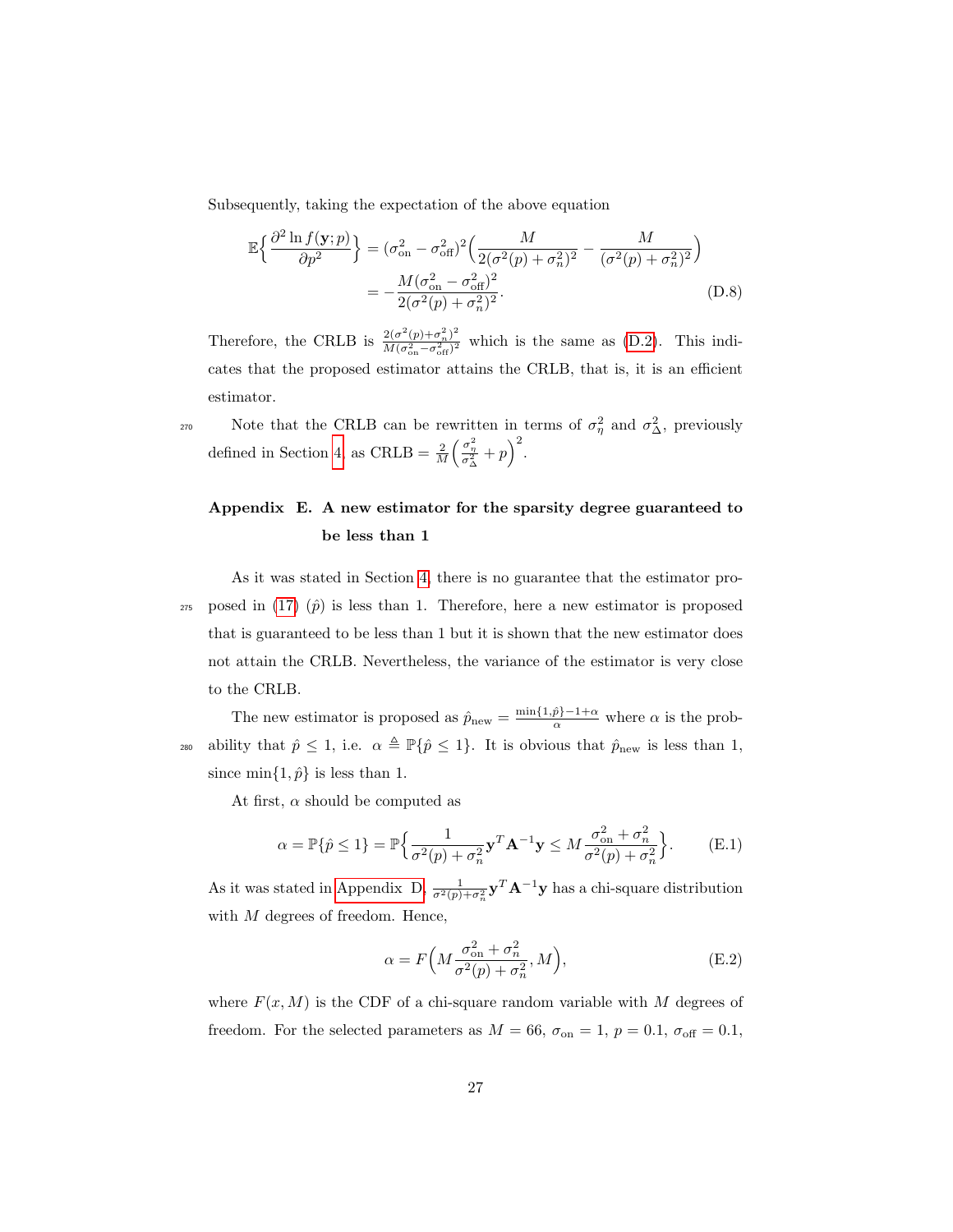and  $SNR_{in} = 7dB$  we have  $\alpha = F(515.76, 66)$  which is calculated as 1 under <sup>285</sup> MATLAB precision.

Now, it is shown that the new estimator is unbiased. In fact,

$$
\mathbb{E}\{\hat{p}_{\text{new}}\} = \frac{1}{\alpha} (\mathbb{E}\{\min\{1,\hat{p}\}\} - 1 + \alpha). \tag{E.3}
$$

The expectation at the right-hand side of the above equation can be calculated as

$$
\mathbb{E}\{\min\{1,\hat{p}\}\} = \mathbb{E}\{\min\{1,\hat{p}\}|\hat{p} \le 1\}\mathbb{P}\{\hat{p} \le 1\} \n+ \mathbb{E}\{\min\{1,\hat{p}\}|\hat{p} > 1\}\mathbb{P}\{\hat{p} > 1\} \n= \mathbb{E}\{\hat{p}\}.\alpha + 1.(1 - \alpha) = p\alpha + 1 - \alpha,
$$
\n(E.4)

where in the last equation, [\(D.1\)](#page-23-2) has been used. Therefore,

<span id="page-27-0"></span>
$$
\mathbb{E}\{\hat{p}_{\text{new}}\} = \frac{1}{\alpha}(p\alpha + 1 - \alpha - 1 + \alpha) = p.
$$
 (E.5)

In what follows, the variance of the estimator is computed as

<span id="page-27-2"></span>
$$
\sigma_{\hat{p}_{\text{new}}}^2 = \mathbb{E}\{\hat{p}_{\text{new}}^2\} - p^2
$$
  
=  $\frac{1}{\alpha^2} (\mathbb{E}\{\min\{1, \hat{p}\}^2\} + (1 - \alpha)^2$   
 $-2(1 - \alpha)\mathbb{E}\{\min\{1, \hat{p}\}\}) - p^2$   
=  $\frac{1}{\alpha^2} (\mathbb{E}\{\min\{1, \hat{p}\}^2\} + (1 - \alpha)^2$   
 $-2(1 - \alpha)(p\alpha + 1 - \alpha)) - p^2,$  (E.6)

where in the last equation, [\(E.4\)](#page-27-0) has been used. The last expectation in the above equation can be calculated as

<span id="page-27-1"></span>
$$
\mathbb{E}\{\min\{1,\hat{p}\}^2\} = \mathbb{E}\{\min\{1,\hat{p}\}^2|\hat{p}\leq 1\}\mathbb{P}\{\hat{p}\leq 1\} \n+ \mathbb{E}\{\min\{1,\hat{p}\}^2|\hat{p}>1\}\mathbb{P}\{\hat{p}>1\} \n= \mathbb{E}\{\hat{p}^2\}.\alpha + 1.(1-\alpha) \n= \left(p^2 + \frac{2(\sigma^2(p) + \sigma_n^2)^2}{M(\sigma_{\text{on}}^2 - \sigma_{\text{off}}^2)^2}\right)\alpha + 1 - \alpha, \tag{E.7}
$$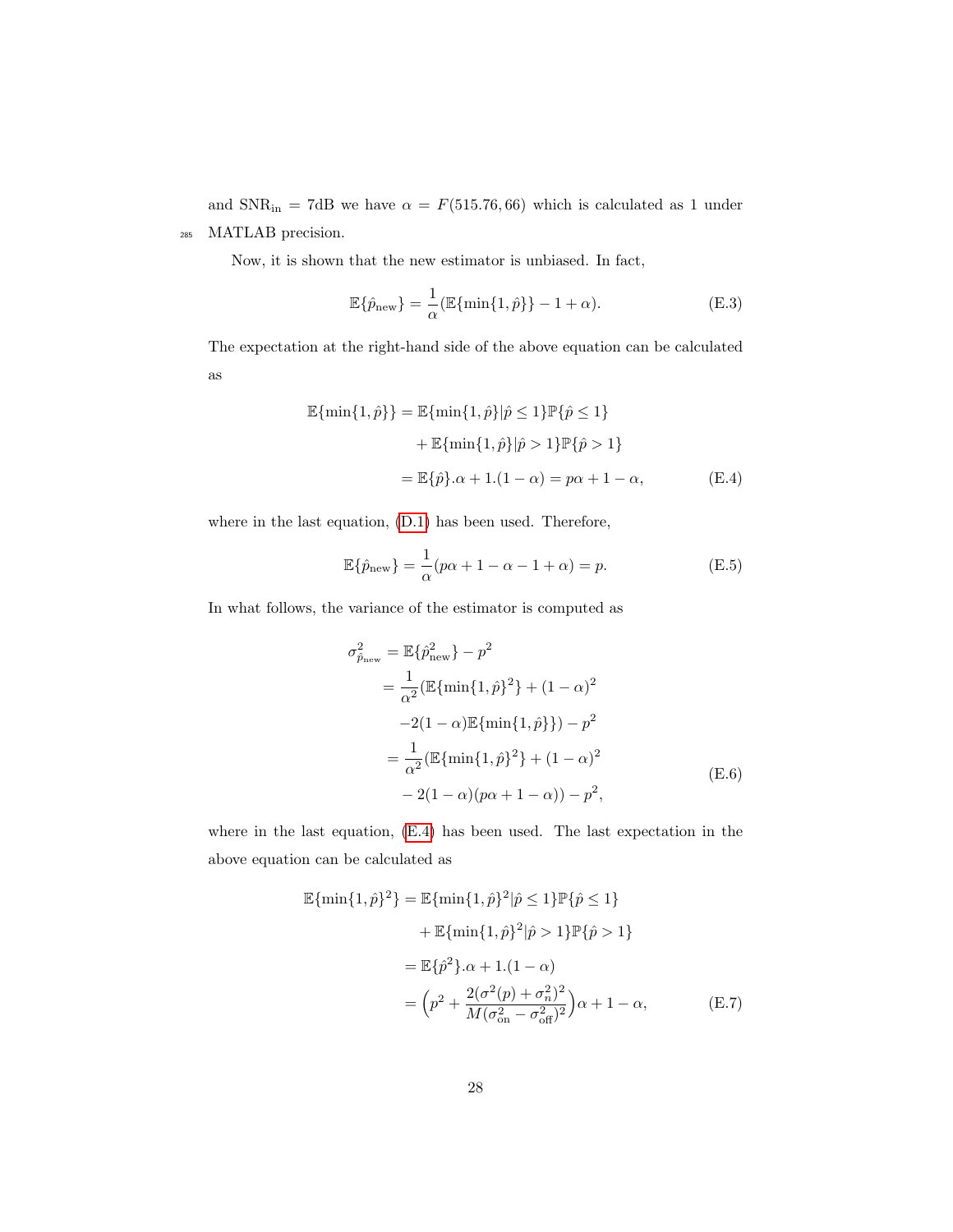where in the last equation,  $(D.2)$  has been used. By substituting  $(E.7)$  in  $(E.6)$ and after some straightforward manipulations, the variance of the new proposed estimator is

$$
\sigma_{\hat{p}_{\text{new}}}^2 = \frac{1 - \alpha}{\alpha} (1 - p)^2 + \frac{1}{\alpha} \text{CRLB},\tag{E.8}
$$

where CRLB has been given in [Appendix D.](#page-23-0) As is observed, since  $\alpha$  is very close to 1, the variance of the new proposed estimator is very close to the CRLB. Hence, the new estimator is nearly efficient.

### Acknowledgements

<sup>290</sup> The authors would like to thank anonymous reviewers for their comments and suggestions.

#### References

- <span id="page-28-4"></span>[1] Billingsley, P., 2013. Convergence of probability measures. John Wiley & Sons.
- <span id="page-28-1"></span><span id="page-28-0"></span><sup>295</sup> [2] Cao, J., Lin, Z., 2014. Bayesian signal detection with compressed measurements. Information Sciences 289, 241–253.
	- [3] Davenport, M., Boufounos, P.T., Wakin, M.B., Baraniuk, R.G., et al., 2010. Signal processing with compressive measurements. Selected Topics in Signal Processing, IEEE Journal of 4, 445–460.
- <span id="page-28-5"></span><span id="page-28-2"></span><sup>300</sup> [4] Hariri, A., Babaie-Zadeh, M., 2015. Joint compressive single target detection and parameter estimation in radar without signal reconstruction. IET Radar, Sonar & amp; Navigation.
	- [5] Kay, S.M., 1993. Fundamentals of statistical signal processing: estimation theory. Prentice-Hall, Inc.
- <span id="page-28-3"></span><sup>305</sup> [6] Lavielle, M., 1993. Bayesian deconvolution of bernoulli-gaussian processes. Signal processing 33, 67–79.